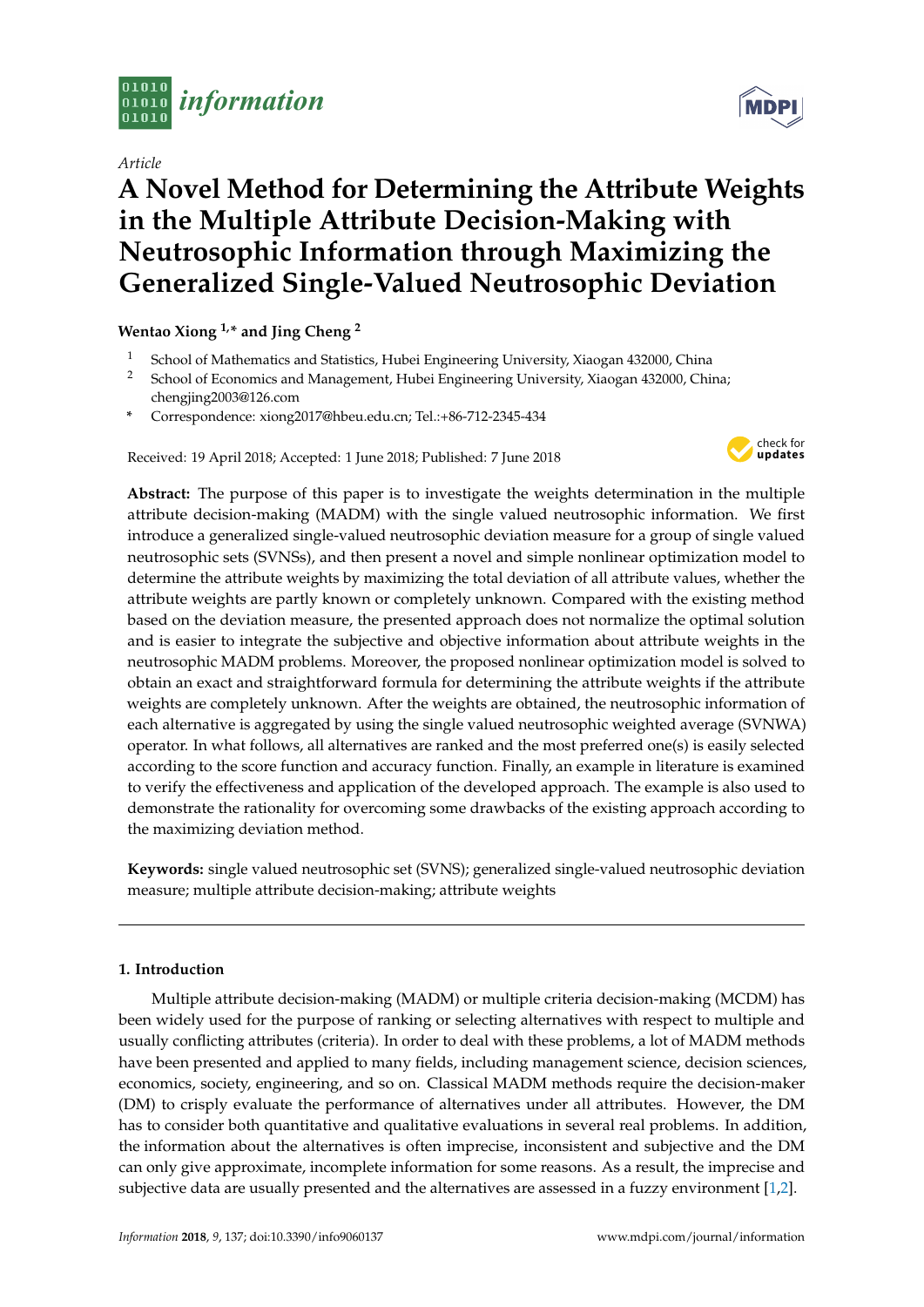To deal with the imprecision and subjectivity inherent in the human decision-making process, several researchers suggested using the fuzzy set theory and intuitionistic fuzzy set theory for solving MADM problems. Bellman and Zadeh [\[3\]](#page-12-2) first introduced the fuzzy set theory into multicriteria analysis to handle the imprecision and subjectivity of human decision-making. Since then, there have been tremendous efforts to develop the MADM models for the purpose of ranking all alternatives and selecting the preferred one(s). Many methodologies and their applications have been presented to various decision problems [\[4,](#page-12-3)[5\]](#page-12-4). In addition, Atanassov and Rangasamy [\[6\]](#page-12-5) extended the Zadeh fuzzy set and introduced the intuitionistic fuzzy set, which is suitable for addressing fuzziness and uncertainty in the MADM problems.

As the generalization of fuzzy set and intuitionistic fuzzy set, the neutrosophic set allows for handling "knowledge of neural thought" and can express incomplete, imprecise, and inconsistent information that was initially introduced by Smarandache [\[7\]](#page-12-6). Because it is difficult to directly apply the neutrosophic set in the real scientific and engineering problems, Wang et al. [\[8\]](#page-12-7) defined a simplified form of neutrosophic set, called the single valued neutrosophic set (SVNS), and gave some various set theoretic operations and properties of SVNS. The SVNS is the subclasses of neutrosophic set for easy engineering applications. In order to get the more widely-used of neutrosophic algorithms, Broumi et al. [\[9\]](#page-12-8) proposed Matlab toolboxes to compute the operational matrices in neutrosophic environments.

Recently, the SVNS has received more and more attention and been widely applied to the solution of the MADM problems [\[10\]](#page-12-9). Some crisp MADM methods were extended to handle the MADM problems with uncertain neutrosophic information, such as the technique for order preference by similarity to ideal solution (TOPSIS) method [\[11\]](#page-12-10), the complex proportional assessment (COPRAS) approach [\[12\]](#page-12-11), the maximizing deviation method [\[13\]](#page-12-12), the grey relational analysis [\[14,](#page-12-13)[15\]](#page-12-14), the visekriterijumska optimizacija i kompromisno resenje (VIKOR) method [\[16\]](#page-12-15), the outranking approach [\[17\]](#page-12-16), etc. In addition, the different measures were defined and used to compare SVNSs in the MADM problem with neutrosophic information. For instance, Ye [\[18\]](#page-12-17) developed the concept of correlation coefficient between SVNSs, and then applied the weighted correlation coefficient to solve the MCDM problem. Sahin and Liu [\[19\]](#page-13-0) focused on the correlation and correlation coefficient of the single-valued neutrosophic hesitant fuzzy sets and investigated their basic properties. Aydogdu [\[20\]](#page-13-1) introduced a similarity measure between two SVNSs and introduced an entropy concept of SVNSs. Jiang and Shou [\[21\]](#page-13-2) presented the similarity measure between SVNS using the Dempster–Shafer evidence theory. Pramanik et al. [\[22\]](#page-13-3) formulated a hybrid vector similarity measure by extending the concept of the variation coefficient similarity method [\[23\]](#page-13-4) under both single valued neutrosophic and interval neutrosophic information. Most of the similarity measures and the weighted similarity measures were applied to solve the MADM/MCDM problems with SVNS information. Again, Ye [\[24\]](#page-13-5) improved the cosine similarity measures of SNSs based on the cosine function, and applied them into the medical diagnosis problem. Şahin and Küçük [\[25\]](#page-13-6) introduced a neurosophic subsethood measure for SVNSs based on the distance measure, and gave an application in the MCDM problem. Huang [\[26\]](#page-13-7) defined a distance measure between two SVNSs by considering the truth membership function, indeterminacy-membership function, and falsity-membership function for the forward and backward differences. Sahin [\[27\]](#page-13-8) defined the interval neutrosophic cross-entropy by extending the fuzzy and single valued neutrosophic cross-entropy, where the interval neutrosophic sets are converted into fuzzy sets and single valued neutrosophic sets, respectively. In addition, several aggregation operators and weighted aggregation operators [\[28](#page-13-9)[–31\]](#page-13-10) were presented to combine the different attribute values with the neutrosophic information and obtain the final ranking results of all alternatives.

In general, the weights of attributes are very important in the MADM methods, which can reflect the relative importance of attributes in the decision-making process and the different attribute weights can result in different ranking results. However, the above-mentioned MADM approaches provided the attribute weights directly by the DM. Usually, the weighting techniques can be divided into three categories: subjective methods, objective approaches and integrated methodologies [\[32\]](#page-13-11). The subjective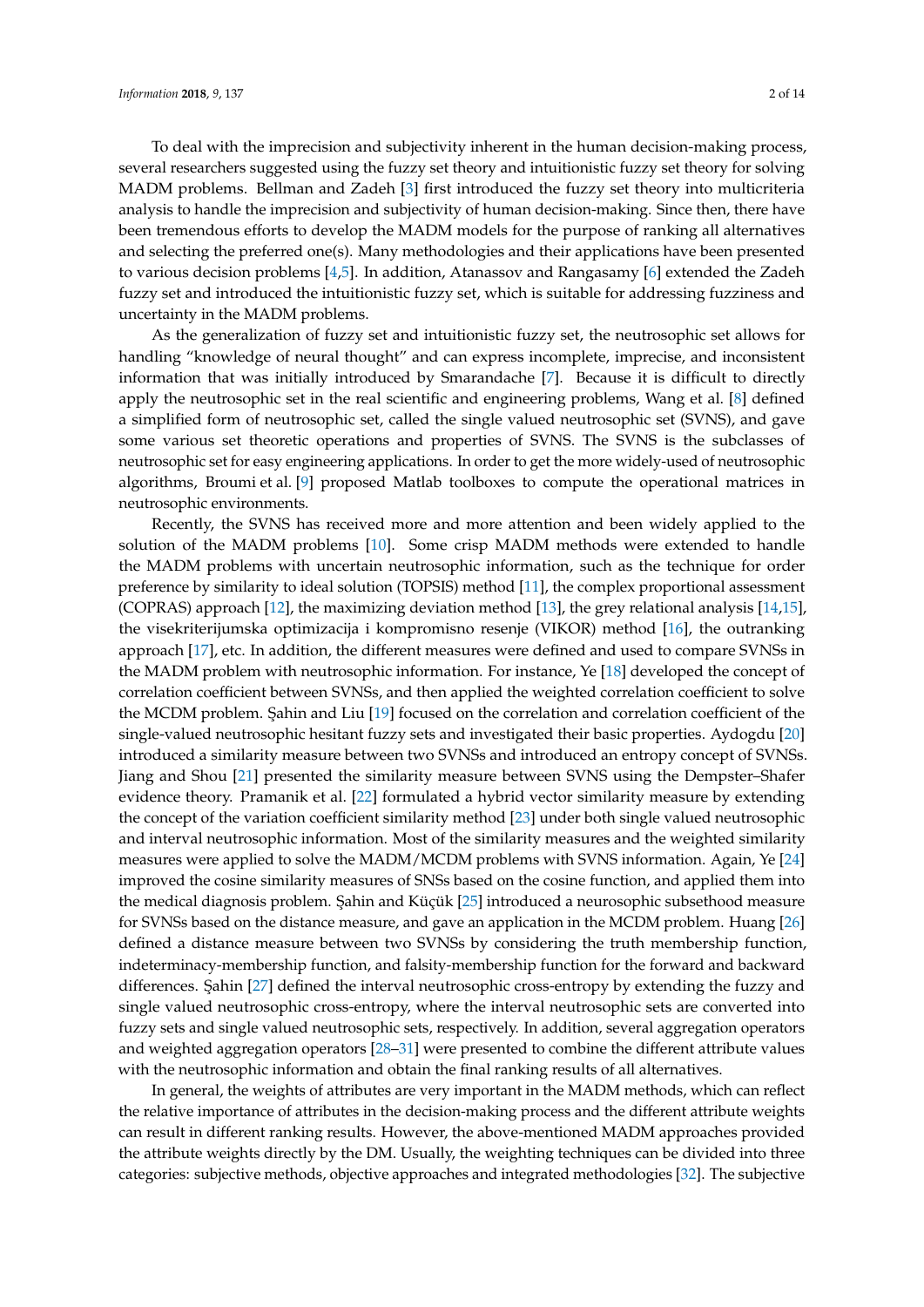methods determine attribute weights solely based on the decision-maker's expertise and preference information. Nevertheless, the objective approaches calculate the attribute weights according to the objective decision matrix information using some certain mathematical techniques. The integrated methodologies generate the attribute weights utilizing both the subjective preference information and the objective decision matrix information.

In literature, only a few methods deal with the weights of attributes in the MADM problems under neutrosophic environment. If the information about attribute weights is completely unknown, Küçük and Şahin [\[33\]](#page-13-12) constructed an optimization model according to the traditional gray relational analysis (GRA) approach and generated an exact formula to calculate the attribute weights. Zhang et al. [\[34\]](#page-13-13) utilized the entropy weight measure to obtain the objective weight and considered both the objective and subjective weight in the MADM problem under an interval-valued neutrosophic environment. Biswas et al. [\[35\]](#page-13-14) established an optimization model to get the attribute weights based on the deviation between the alternatives and the ideal alternative in MADM problem, where the information about attribute weights is completely unknown. Ye [\[36\]](#page-13-15) introduced two weighting models based on the distance-based similarity measures of SVNSs for deriving the weights of the decision makers and the attributes, where the decision matrices were represented by the form of SVNSs with completely unknown weight information. Zhang and Wu [\[11\]](#page-12-10) established an optimization model using the maximizing deviation method, which can generate the optimal weights of criteria in their single valued neutrosophic TOPSIS method. Şahin and Liu [\[13\]](#page-12-12) proposed two optimization models according to the maximizing deviation method to determine the attribute weights. If the attribute weights are not completely known, an optimal model was solved by the Lagrange method to provide a simple and exact equation. Different from the method in [\[13\]](#page-12-12), this paper provides a new approach to determine the attribute weights based on the deviation of SVNSs in the decision-making problem with neutrosophic information. In this approach, a generalized single-valued neutrosophic deviation measure between two alternatives is introduced using the distance measure, and then an optimization model is established to generate the weights of attributes. Compared with the method in [\[13\]](#page-12-12), the model is easier to combine the subjective information of attribute weights, and is more flexible to calculate the deviation of SVNSs with the different parameter *p*.

The remainder of this paper is organized as below. In the next section, we review some basic definitions and notations related to the SVNSs. In addition, we introduce the generalized single-valued neutrosophic deviation concept for a group of the SVNSs. In Section [3,](#page-4-0) we construct a new model to generate the objective attribute weights based on the generalized deviation measure of SVNSs, and apply the model to the MADM problem under neutrosophic environment, where the attribute values take the form of SVNSs and the information about attribute weights is partly known or completely unknown. In particular, the proposed optimization model is solved to obtain a simple and exact formula if the attribute weights are fully unknown. Moreover, in order to aggregate the neutrosophic information, the SVNWA operator is utilized to obtain the overall SVNSs for each alternative, and then the alternatives are further ranked according to the score function and accuracy function. In Section [4,](#page-8-0) a numerical example is used to illustrate the developed approach. It is also pointed out that the model in literature based on the deviation method may be infeasible in some cases. Finally, this paper is concluded in Section [5.](#page-11-0)

#### **2. Preliminaries**

In the section, we firstly review some basic concepts and notations related to the neutrosophic set and SVNSs, and then propose a generalized single-valued neutrosophic deviation measure between two alternatives, which will be used in the rest of this paper.

<span id="page-2-0"></span>**Definition 1** ([\[7\]](#page-12-6))**.** *Let X be a finite universe of discourse, a neutrosophic set N over X is denoted by:*

$$
N = \{ \langle T_N(x), I_N(x), F_N(x) \rangle | x \in X \},
$$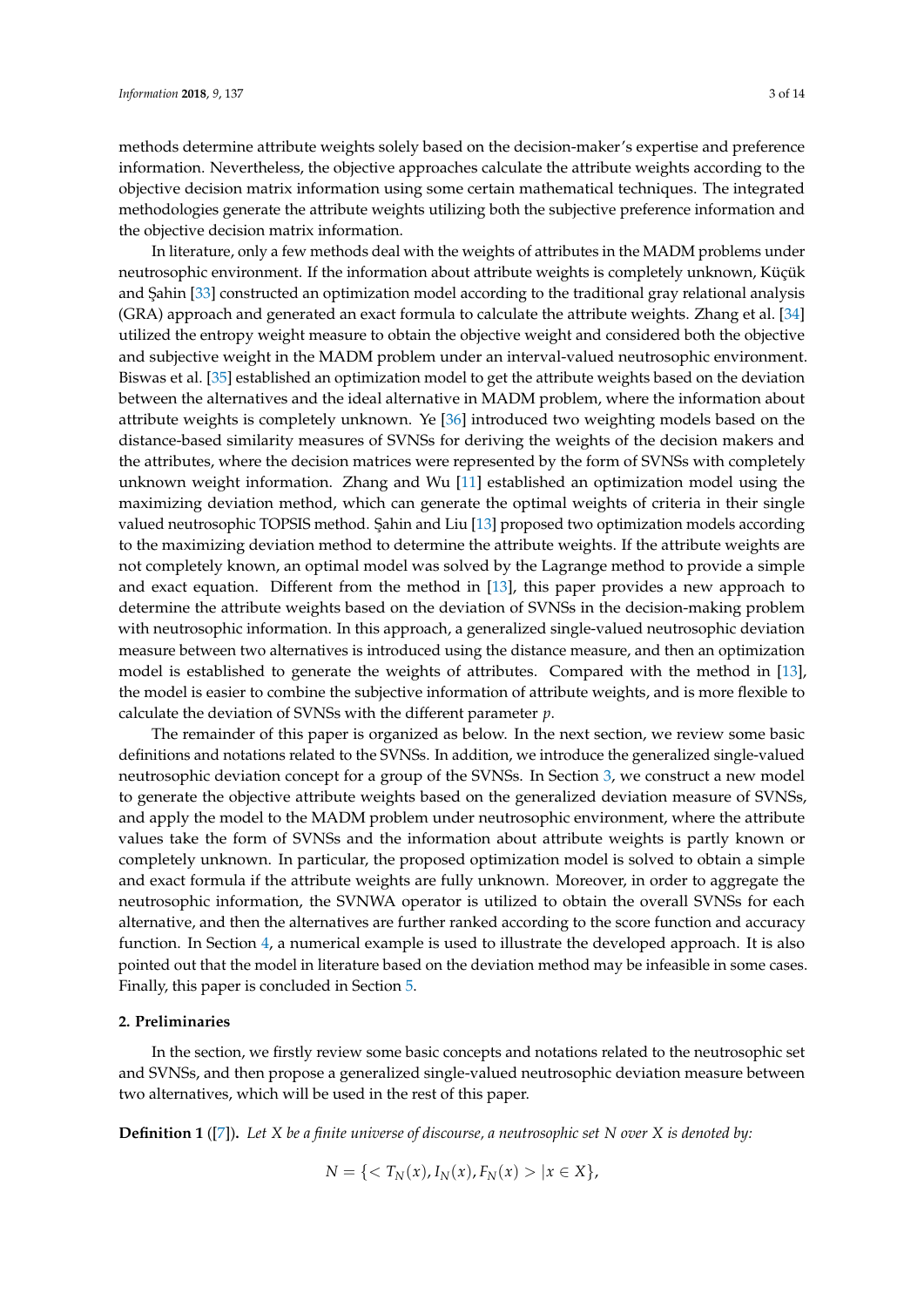*where the function*  $T_N(x)$  : *X* →  $]0^-, 1^+$  [*,*  $I_N(x)$  : *X* →  $]0^-, 1^+$ [ *and*  $F_N(x)$  : *X* →  $]0^-, 1^+$ [ *are truth-membership function, indeterminacy-membership function and falsity-membership function, respectively. The function values are real standard or non-standard subsets of*  $]0^-,1^+[$  *, and satisfy*  $0^-\leq\sup T_N(x)+$  $\sup I_N(x) + \sup F_N(x) \leq 3^+$  *for each*  $x \in X$ .

Since it is difficult to apply the neutrosophic set in some real decision-making problems, Wang et al. [\[8\]](#page-12-7) presented the following concept of an SVNS, which is a subclass of the neutrosophic set according to Definition [1.](#page-2-0)

**Definition 2** ([\[8\]](#page-12-7))**.** *Let X be a finite universe of discourse, an SVNS N over X is defined as below:*

$$
N = \{ \langle T_N(x), I_N(x), F_N(x) \rangle \mid x \in X \},\
$$

*where the truth-membership function*  $T_N(x) : X \to [0,1]$ *, the indeterminacy-membership function*  $I_N(x)$ :  $X \to [0, 1]$ , and the falsity-membership function  $F_N(x) : X \to [0, 1]$ , satisfying the condition  $0 \le T_N(x) +$  $I_N(x) + F_N(x) \leq 3$  *for each*  $x \in X$ .

For convenience, the SVNS can be simplified as:  $x = \langle T_x, I_x, F_x \rangle$ . In particular, the exact number 0 can be deemed the worst value, which is denoted as  $(0, 0, 1)$  and the exact number 1 as the best value, denoted as  $(1, 0, 0)$ .

In addition, the following basic operations and relations are defined related to the SVNSs.

**Definition 3** ([\[12\]](#page-12-11)). Let  $x = \langle T_x, I_x, F_x \rangle$  and  $y = \langle T_y, I_y, F_y \rangle$  be any two SVNSs in X. Then the usual *operations are defined as below:*

 $\langle i \rangle$   $x \oplus y = \langle T_x + T_y - T_x \cdot T_y, I_x \cdot I_y, F_x \cdot F_y \rangle;$ (ii)  $x \otimes y = \langle T_x \cdot T_y, I_x + I_y - I_x \cdot I_y, F_x + F_y - F_x \cdot F_y \rangle;$ (*iii*)  $\lambda \cdot x = \langle 1 - (1 - T_x)^\lambda, (I_x)^\lambda, (F_x)^\lambda \rangle, \lambda > 0;$  $(i\mathcal{V})$   $\mathcal{X}^{\lambda} = \langle T^{\lambda}_{x}, 1 - (1 - I_{x})^{\lambda}, 1 - (1 - F_{x})^{\lambda} \rangle$ ,  $\lambda > 0$ .

<span id="page-3-0"></span>**Definition 4** ([\[8\]](#page-12-7)). Let  $x = \langle T_x, I_x, F_x \rangle$  and  $y = \langle T_y, I_y, F_y \rangle$  be any two SVNSs in X.  $x \subseteq y$  if and only *if*  $T_x \leq T_y$ ,  $I_x \geq I_y$ , and  $F_x \geq F_y$  for every x in X.

Moreover, Liu [\[28\]](#page-13-9) presented the following aggregation operator, called single valued neutrosophic weighted average (SVNWA) operator.

<span id="page-3-2"></span>**Definition 5** ([\[28\]](#page-13-9)). Let  $x_j = \langle T_{x_j}, I_{x_j}, F_{x_j} \rangle$ ,  $j = 1, 2, ..., n$  be a collection of SVNSs. Then, the SVNWA  $\rho$ perator is defined as a mapping SVNWA:  $X^n \to X$ , and the aggregated value using the SVNWA operator is *expressed as below:*

<span id="page-3-1"></span>
$$
SVMWA_{\omega}(x_1, x_2,..., x_n) = \left\langle 1 - \prod_{j=1}^n (1 - T_{x_j})^{\omega_j}, I_{x_j}^{\omega_j}, F_{x_j}^{\omega_j} \right\rangle, \tag{1}
$$

*where*  $\omega_j$  is the weight of  $x_j$ ,  $j = 1, 2, \ldots, n$ ,  $\omega_j \in [0, 1]$  and  $\sum_{j=1}^{m}$  $\sum_{j=1}$   $\omega_j = 1$ *.* 

It is noted that the aggregation results of the SVNWA operator are still SVNSs. In particular, if  $\omega_j = \frac{1}{n}$ ,  $j = 1, 2, ..., n$ , the SVNWA operator is called an arithmetic average operator.

In order to compare and rank the different SVNSs, a score function and an accuracy function were developed based on the truth-membership degree, indeterminacy-membership degree and falsity membership degree of SVNSs. The definition in [\[37](#page-13-16)[,38\]](#page-13-17) is slightly modified and described as below: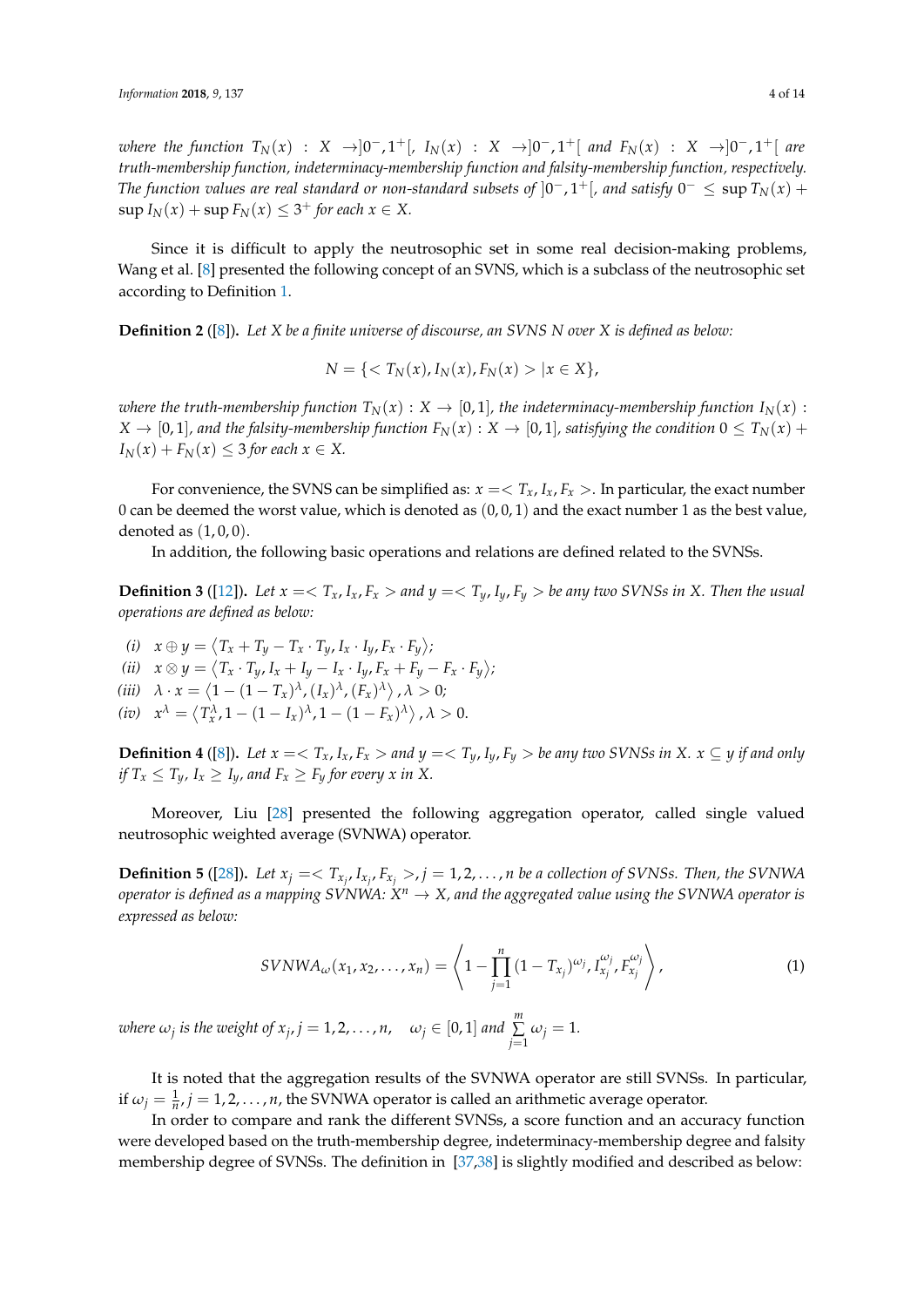**Definition 6.** Let  $x = \langle T_x, I_x, F_x \rangle$  be an SVNS. Then, the score function  $S(x)$  of x is defined as below:

$$
S(x) = \begin{cases} \frac{2+T_x - I_x - F_x}{3}, x \neq (0,0,0), \\ 0, & x = (0,0,0), \end{cases}
$$
 (2)

*where*  $S(x) \in [0,1]$ *, and*  $T_x$ ,  $I_x$ *, and*  $F_x$  *are the truth-membership degree, indeterminacy-membership degree and falsity membership degree, respectively.*

**Definition 7** ([\[37](#page-13-16)[,38\]](#page-13-17)). Let  $x = \sum_{x} I_x I_x F_x >$  be an SVNS, the accuracy function  $H(x)$  of x is defined *as below:*

$$
H(x) = T_x - F_x \in [-1, 1],
$$
\n(3)

*where Tx, Ix, and F<sup>x</sup> is the truth-membership degree, indeterminacy-membership degree and falsity membership degree, respectively.*

Generally, the larger the score  $S(x)$ , the greater the SVNS  $x$ , and the larger the value of  $H(x)$ , the more the accuracy degree of *x*. Based on the score function  $S(x)$  and the accuracy function  $H(x)$ , the following definition is used to compare two SVNSs.

<span id="page-4-1"></span>**Definition 8** ([\[37,](#page-13-16)[38\]](#page-13-17)). Let  $x = \langle T_x, I_x, F_x \rangle$  and  $y = \langle T_y, I_y, F_y \rangle$  be two SVNSs. Assume that  $S(x)$  and  $S(y)$  *are the score degrees of x and y, and*  $H(x)$  *and*  $H(y)$  *are the accuracy degrees of x and y, respectively. Then, we have:*

- *(1) If*  $S(x) > S(y)$ *, then x is superior to y, denoted by*  $x \succ y$ *;*
- (2) If  $S(x) = S(y)$  and  $H(x) = H(y)$ , then x is indifferent to y with the same information, denoted by  $x \simeq y$ ; *If*  $S(x) = S(y)$  and  $H(x) > H(y)$ , then x is greater than y, denoted by  $x \succ y$ .

## <span id="page-4-0"></span>**3. The Proposed Optimization Method for the Neutrosophic MADM Problem**

Suppose there are *n* decision alternatives to be evaluated under *m* different attributes in a MADM problem. Let  $\mathcal{A} = \{A_1, A_2, \dots, A_n\}$  be the set of alternatives and  $\mathcal{G} = \{G_1, G_2, \dots, G_m\}$  be the set of attributes. The evaluation information of decision alternatives in terms of the attributes can form a decision matrix denoted as  $X = [x_{ij}]_{n \times m} = \{ \langle T_{x_{ij}}, I_{x_{ij}}, F_{x_{ij}} \rangle \}_{n \times m}$ , where  $x_{ij} = \langle T_{x_{ij}}, I_{x_{ij}}, F_{x_{ij}} \rangle$ is the attribute value of  $A_i \in \mathcal{A}$  with respect to  $G_i \in \mathcal{G}$ . The information is neutrosophic uncertain, and provided by the DM.  $T_{x_{ij}}$  indicates the degree that the alternative  $A_i$  should satisfy the attribute  $G_j$ .  $F_{x_{ij}}$  indicates the degree that the alternative  $A_i$  should not satisfy the attribute  $G_j$ , and  $I_{x_{ij}}$  is neutrosophic uncertain degree of whether the alternative *A<sup>i</sup>* should satisfy the attribute *G<sup>j</sup>* or not. The purpose is to rank all alternatives and select the most preferred one(s). Let  $\omega = {\omega_1, \omega_2, ..., \omega_m}$  be the attribute weights,  $\omega_j \in [0,1]$  and  $\sum^m_i$  $\sum_{j=1} \omega_j = 1$ . In this paper, we assume that all attributes are benefit attributes and the attribute weights are completely unknown or partly known. In what follows, this paper discusses the weight determination method by maximizing the total generalized deviation of all attribute values among the alternatives. The definition of generalized single-valued neutrosophic deviation measure between two alternatives is given based on the distance measure in [\[39\]](#page-13-18).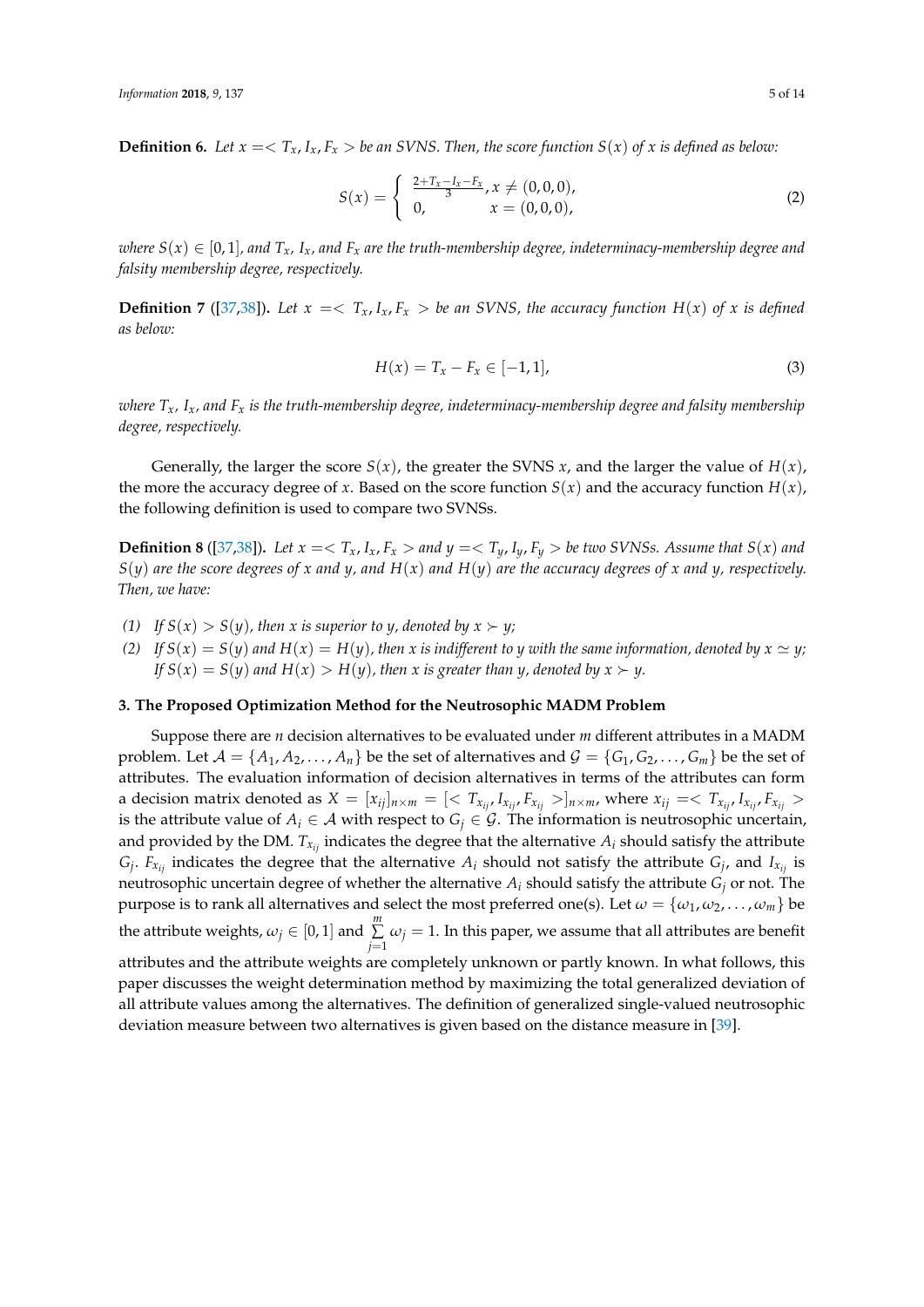#### *3.1. The Generalized Single-Valued Neutrosophic Deviation Measure between Two Alternatives*

**Definition 9.** Assume that  $A_s$  and  $A_t$  are any two alternatives under the attribute  $G_i \in \mathcal{G}$ , and the attribute values are the SVNSs, denoted by  $x_{sj} = \langle T_{x_{sj}}(i), I_{x_{sj}}(i), F_{x_{sj}}(i) \rangle$  and  $x_{tj} = \langle T_{x_{tj}}(i), I_{x_{tj}}(i), F_{x_{tj}}(i) \rangle$ ,  $j = 1, 2, \ldots, m$ , respectively. We have:

$$
d_{stj}^p = \left\{ \frac{1}{3} \sum_{i=1}^n (|T_{x_{sj}}(i) - T_{x_{tj}}(i)|^p + |I_{x_{sj}}(i) - I_{x_{tj}}(i)|^p + |F_{x_{sj}}(i) - F_{x_{tj}}(i)|^p) \right\}^{1/p},
$$
(4)

 $w$ here  $p > 0$  and  $d_{stj}^p$  is called as the generalized single-valued neutrosophic deviation measure.

If  $p = 1$ , Equation [\(4\)](#page-5-0) is reduced to the Hamming distance of two alternatives under the attribute  $G_j$ . If  $p = 2$ , Equation [\(4\)](#page-5-0) is reduced to the Euclidean distance of two alternatives under the attribute  $G_j$ . If  $p = \infty$ , Equation [\(4\)](#page-5-0) can be written as the following formula:

<span id="page-5-0"></span>
$$
d_{stj}^p = \max \left\{ |T_{x_{sj}}(i) - T_{x_{tj}}(i)|, |I_{x_{sj}}(i) - I_{x_{tj}}(i)|, |F_{x_{sj}}(i) - F_{x_{tj}}(i)| \right\}.
$$
 (5)

Thus, we have the following proposition for the generalized single-valued neutrosophic deviation measure:

- (i)  $0 \le d_{stj}^p \le 1;$
- (ii)  $d_{stj}^p = 0$  if and only if  $x_{sj} = x_{tj}$ ;
- (ii)  $d_{stj}^p = d_{tsj}^p$ ;
- (iv) If  $x_{sj} \subseteq x_{tj} \subseteq x_{rj}$ ,  $x_{rj}$  is an SVNS in X, then  $d_{srj}^p \ge d_{stj}^p$  and  $d_{srj}^p \ge d_{trj}^p$ .

**Proof.** It is easy to verify that  $d_{stj}^p$  satisfies the properties  $i > -iii >$ . Therefore, we only prove  $iv >$ . Let  $x_{sj} \subseteq x_{tj} \subseteq x_{rj}$ . Then,  $T_{x_{sj}}(i) \leq T_{x_{tj}}(i) \leq T_{x_{rj}}(i)$ ,  $I_{x_{sj}}(i) \geq I_{x_{tj}}(i) \geq I_{x_{rj}}(i)$ , and  $F_{x_{sj}}(i) \geq F_{x_{tj}}(i) \geq F_{x_{rj}}(i)$ for every *i*  $\in$  *X* according to Definition [4.](#page-3-0) Due to *p*  $>$  0, we have:

$$
|T_{x_{sj}}(i) - T_{x_{tj}}(i)|^p \le |T_{x_{sj}}(i) - T_{x_{rj}}(i)|^p, \quad |T_{x_{tj}}(i) - T_{x_{rj}}(i)|^p \le |T_{x_{sj}}(i) - T_{x_{rj}}(i)|^p,
$$
  
\n
$$
|I_{x_{sj}}(i) - I_{x_{tj}}(i)|^p \le |I_{x_{sj}}(i) - I_{x_{rj}}(i)|^p, \quad |I_{x_{tj}}(i) - I_{x_{rj}}(i)|^p \le |I_{x_{sj}}(i) - I_{x_{rj}}(i)|^p,
$$
  
\n
$$
|F_{x_{sj}}(i) - F_{x_{tj}}(i)|^p \le |F_{x_{sj}}(i) - F_{x_{rj}}(i)|^p, \quad |I_{x_{tj}}(i) - I_{x_{rj}}(i)|^p \le |I_{x_{sj}}(i) - I_{x_{rj}}(i)|^p,
$$

Thus,  $|T_{x_{sj}}(i) - T_{x_{rj}}(i)|^p + |I_{x_{sj}}(i) - I_{x_{rj}}(i)|^p + |F_{x_{sj}}(i) - F_{x_{rj}}(i)|^p \ge |T_{x_{sj}}(i) - T_{x_{tj}}(i)|^p +$  $|I_{x_{sj}}(i) - I_{x_{tj}}(i)|^p + |F_{x_{sj}}(i) - F_{x_{tj}}(i)|^p$ , and  $|T_{x_{sj}}(i) - T_{x_{rj}}(i)|^p + |I_{x_{sj}}(i) - I_{x_{rj}}(i)|^p + |I_{x_{sj}}(i) - I_{x_{rj}}(i)|^p \ge$  $|T_{x_{tj}}(i) - T_{x_{rj}}(i)|^p + |I_{x_{tj}}(i) - I_{x_{rj}}(i)|^p + |I_{x_{tj}}(i) - I_{x_{rj}}(i)|^p.$ 

Combining the above inequalities with Formula [\(4\)](#page-5-0), we can get  $d_{srj}^p \ge d_{stj}^p$  and  $d_{srj}^p \ge d_{trj}^p$  for any  $p > 0$ . That is, the property  $iv >$  is satisfied. Hence, the proof is completed.  $\square$ 

For all attributes in  $G$ , a generalized single-valued neutrosophic deviation measure with the weight information is further given as below.

**Definition 10.** Assume that  $A_s$  and  $A_t$  are any two alternatives,  $x_{sj} = \langle T_{x_{sj}}(i), I_{x_{sj}}(i), F_{x_{sj}}(i) \rangle$  and  $x_{tj} = \langle T_{x_{tj}}(i), I_{x_{tj}}(i), F_{x_{tj}}(i) \rangle$  are the attribute values of  $A_s$  and  $A_t$  under the attribute  $G_i \in \mathcal{G}$ . A generalized *single-valued neutrosophic deviation measure with weight information is defined as:*

$$
d_{st}^{p} = \sum_{j=1}^{m} \omega_{j}^{\alpha} d_{stj}^{p}
$$
  
= 
$$
\sum_{j=1}^{m} \omega_{j}^{\alpha} \left\{ \frac{1}{3} \sum_{i=1}^{n} (|T_{x_{sj}}(i) - T_{x_{tj}}(i)|^{p} + |I_{x_{sj}}(i) - I_{x_{tj}}(i)|^{p} + |F_{x_{sj}}(i) - F_{x_{tj}}(i)|^{p}) \right\}^{1/p}
$$
 (6)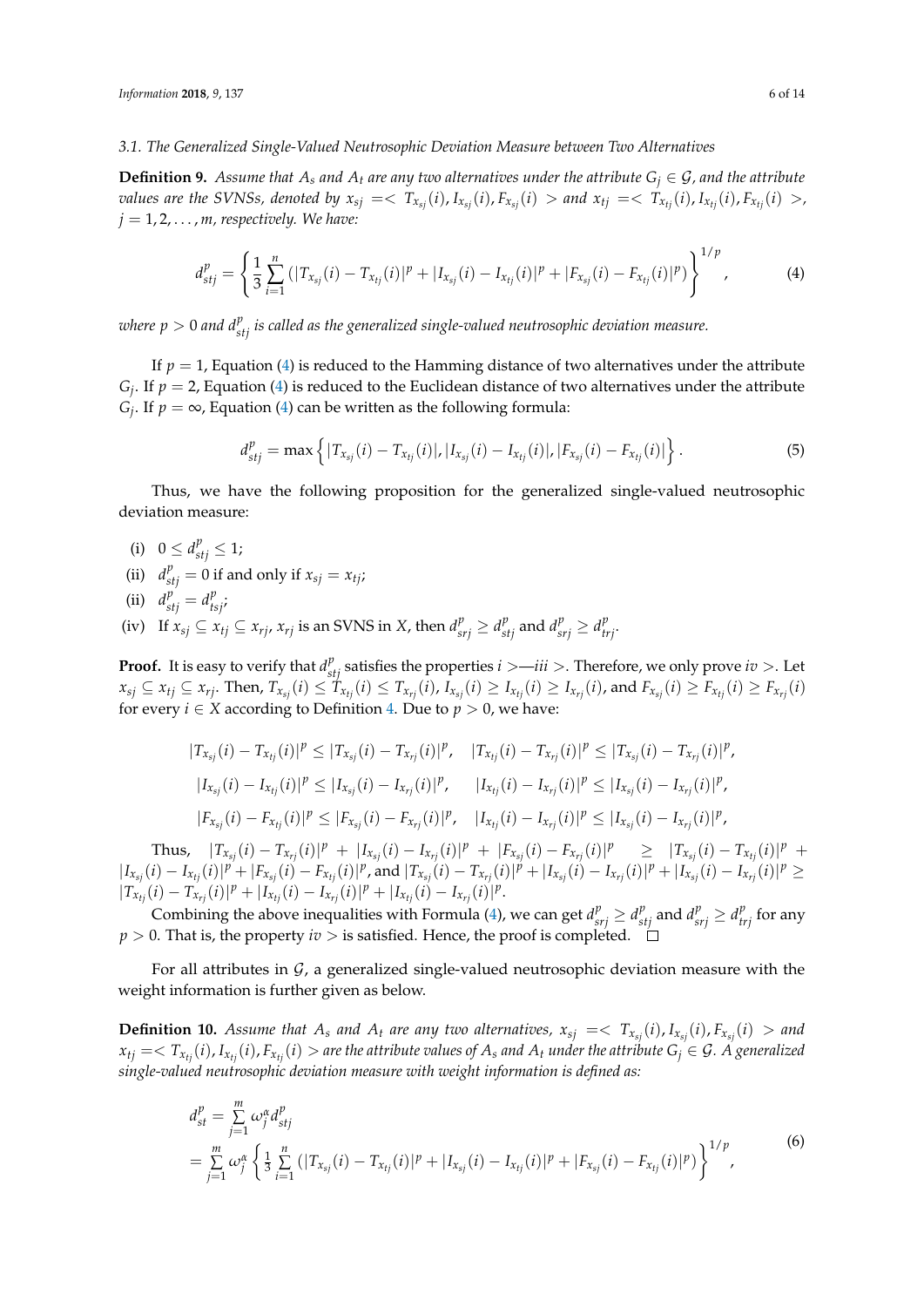$\omega$  *where*  $p > 0$  *and*  $\omega_j$  *is the weight of the jth attribute*  $G_j \in \mathcal{G}$ *.*  $\alpha$  *belongs to*  $(0,1)$  *for avoiding the extreme optimal solution in the following model [\(7\)](#page-6-0). For convenience, let α* = 1/2 *in this paper.*

#### *3.2. The Weight Determination by Maximizing the Generalized Deviation of Single Valued Neutrosophic Sets*

<span id="page-6-1"></span>In several MCDM problems, the attribute weights play a very important role in ranking the alternatives. However, the weight information of attributes is completely unknown or partially available in some situations. When the weight information of attributes is partially available, they can usually be classified by the types in Table [1,](#page-6-1) where  $\alpha_i$  and  $\varepsilon_i$  are nonnegative constants  $\{0 \le \alpha_i \le \alpha_i + \varepsilon_i \le 1\}$ , and all the types are expressed by linear inequalities [\[13](#page-12-12)[,40](#page-13-19)[,41\]](#page-13-20).

|        | <b>Ranking Relation</b>  | Form                                                                                                                                                                                                                                                                                                                   |
|--------|--------------------------|------------------------------------------------------------------------------------------------------------------------------------------------------------------------------------------------------------------------------------------------------------------------------------------------------------------------|
| Form 1 | A weak ranking           | $\begin{aligned} &\left\{\omega_i\geq\omega_j\right\}\\ &\left\{\omega_i-\omega_j\geq\alpha_i\right\}\\ &\left\{\omega_i-\omega_j\geq\omega_k-\omega_l\right\}\text{ for }j\neq k\neq l\\ &\left\{\omega_i\geq\alpha_i\omega_j\right\}\\ &\left\{\alpha_i\leq\omega_i\leq\alpha_i+\varepsilon_i\right\} \end{aligned}$ |
| Form 2 | A strict ranking         |                                                                                                                                                                                                                                                                                                                        |
| Form 3 | A ranking of differences |                                                                                                                                                                                                                                                                                                                        |
| Form 4 | A ranking with multiples |                                                                                                                                                                                                                                                                                                                        |
| Form 5 | An interval form         |                                                                                                                                                                                                                                                                                                                        |

**Table 1.** The different types of attribute weights.

According to the above definition of generalized single-valued neutrosophic deviation, a maximizing deviation method is presented to discriminate the alternatives. That is, the bigger the total deviation of attribute values under the *j*th attribute, the more the important degree of the *j*th attibute and the larger the *j*th attribute weight. Therefore, the following optimization model is constructed to maximize the sum  $F(\omega)$  of the total deviation of the alternatives under all attributes:

<span id="page-6-0"></span>
$$
\max F(\omega) = \sum_{s=1}^{n} \sum_{t=1}^{n} d_{st}^{p} = \sum_{s=1}^{n} \sum_{t=1}^{n} \sum_{j=1}^{n} \omega_{j}^{1/2} d_{stj}^{p},
$$
  
s.t. 
$$
\begin{cases} \omega_{j} \in \Omega_{0}, \\ \sum_{j=1}^{m} \omega_{j} = 1, \\ 0 \le \omega_{j} \le 1, j = 1, 2, ..., m, \end{cases}
$$
 (7)

where  $p > 0$ , and  $\Omega_0$  is the set of the information of attribute weights. The set of weight information is  $\Omega_0 = \emptyset$  if the information is completely unknown. When the weight information is partially available,  $\Omega_0 \neq \emptyset$ . In this paper, we assume that they are expressed using the types in Table [1.](#page-6-1)

Let  $\overline{\omega}_j = \omega_j^{1/2}$ ,  $j = 1, 2, \ldots, m$ . Model [\(7\)](#page-6-0) is converted to the following model [\(8\)](#page-6-2):

<span id="page-6-2"></span>
$$
\max \quad F(\omega) = \sum_{s=1}^{n} \sum_{t=1}^{n} \sum_{j=1}^{n} \overline{\omega}_{j} d_{stj}^{p}
$$
\n
$$
s.t. \begin{cases} \n\overline{\omega}_{j} \in \Omega, \\ \n\sum_{j=1}^{m} \overline{\omega}_{j}^{2} = 1, \\ \n0 \le \overline{\omega}_{j} \le 1, j = 1, 2, ..., m. \n\end{cases} \tag{8}
$$

where  $p > 0$  and  $\Omega$  is the corresponding set of weight information, where the weight values  $\omega_j$ replaced by  $\overline{\omega}_i \geq 0$ ,  $j = 1, 2, \ldots, m$ .

If  $\Omega = \emptyset$  and  $p = 1$ , model (7) can be rewritten as model [\(9\)](#page-7-0). Model (9) is consistent with the model provided by [\[13\]](#page-12-12), where  $\overline{\omega}_j$  is the weight of the *j*th attribute  $G_j$ ,  $j = 1, 2, \ldots, m$  in their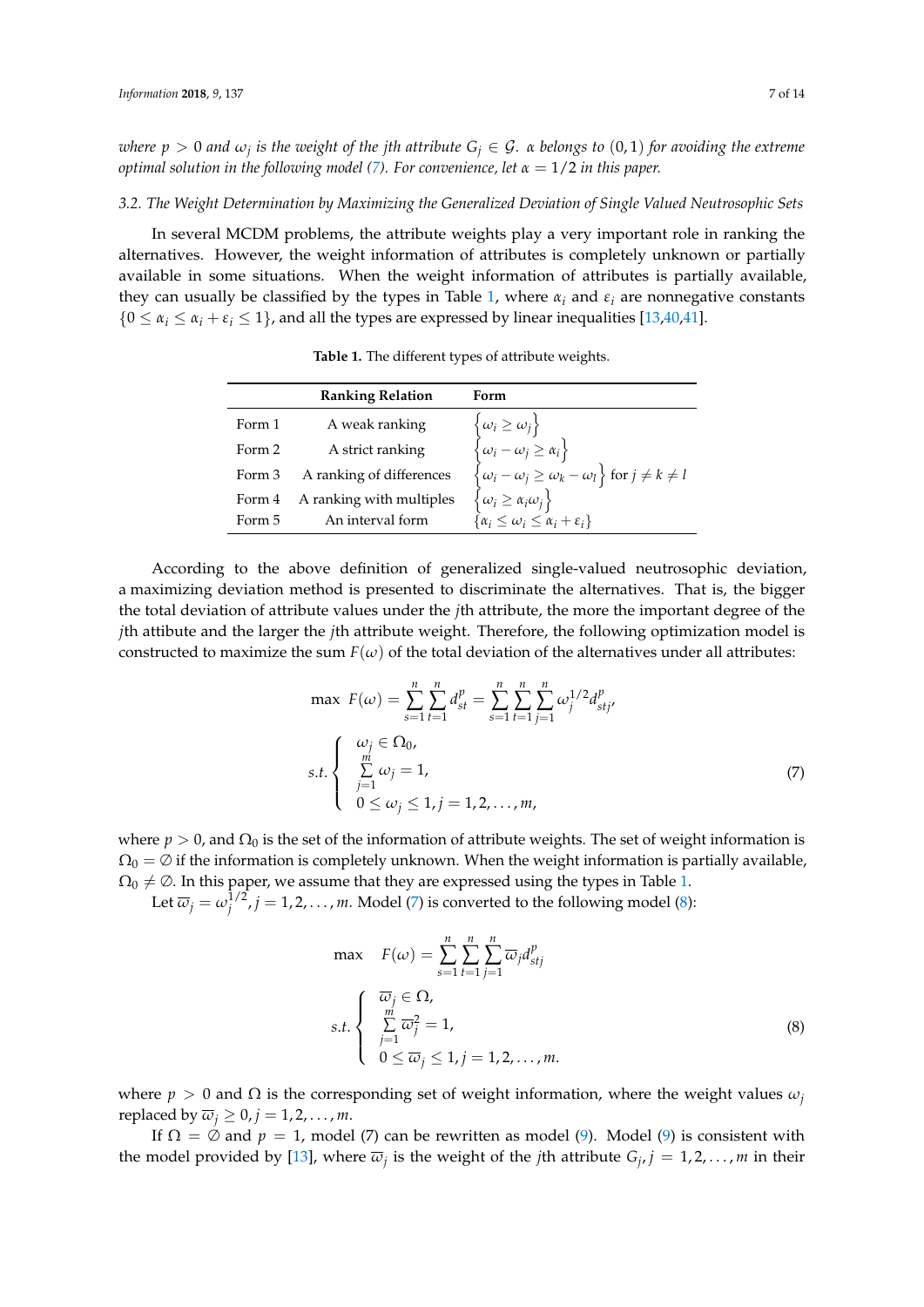model. However, the attribute weights do not satisfy the condition *m* ∑  $\sum_{j=1}$   $\overline{\omega}_j = 1$ , the obtained optimal solution of model [\(9\)](#page-7-0) requires being normalized to calculate the attribute weights. On the other hand, the constraint condition *m* ∑  $\sum_{j=1}^{n} \overline{\omega}_j^2 = 1$  can not be interpreted from the MADM viewpoint. Thus, the subjective weight information can not be added directly in model [\(9\)](#page-7-0):

<span id="page-7-0"></span>
$$
\max \quad F(\omega) = \sum_{s=1}^{n} \sum_{t=1}^{n} \sum_{j=1}^{n} \overline{\omega}_{j} d_{stj}^{p},
$$
\n
$$
s.t. \begin{cases} \sum_{j=1}^{m} \overline{\omega}_{j}^{2} = 1, \\ 0 \le \overline{\omega}_{j} \le 1, j = 1, 2, ..., m. \end{cases} \tag{9}
$$

In order to solve model [\(9\)](#page-7-0), the following Lagrange function is easily constructed:

$$
L(\omega, \lambda) = \sum_{s=1}^{n} \sum_{t=1}^{n} \sum_{j=1}^{n} \overline{\omega}_{j} d_{stj}^{p} + \frac{\lambda}{2} (\sum_{j=1}^{m} \overline{\omega}_{j}^{2} - 1),
$$
\n(10)

where  $\lambda$  is the Lagrange multiplier.

In what follows, the partial derivatives of  $L(\omega, \lambda)$  are calculated as below:

<span id="page-7-1"></span>
$$
\begin{cases}\n\frac{\partial L}{\partial \overline{\omega}_j} = \sum_{s=1}^n \sum_{t=1}^n d_{stj}^p + \lambda \overline{\omega}_j = 0, \\
\frac{\partial L}{\partial \lambda} = \sum_{j=1}^m \overline{\omega}_j^2 - 1 = 0.\n\end{cases}
$$
\n(11)

From Equation [\(11\)](#page-7-1), the following simple and exact formula is obtained for determining the attribute weights:

$$
\overline{\omega}_{j}^{*} = \frac{\sum_{s=1}^{n} \sum_{t=1}^{n} d_{stj}^{p}}{\sqrt{\sum_{j=1}^{m} (\sum_{s=1}^{n} \sum_{t=1}^{n} d_{stj}^{p})^{2}}}, j = 1, 2, ..., m.
$$
\n(12)

Furthermore, the attribute weights are determined as:

<span id="page-7-2"></span>
$$
\omega_{j} = (\overline{\omega}_{j}^{*})^{2} = \frac{\sum\limits_{s=1}^{n} \sum\limits_{t=1}^{n} d_{sij}^{p}}{\sum\limits_{j=1}^{n} \sum\limits_{s=1}^{n} \sum\limits_{t=1}^{n} d_{sij}^{p}} \newline = \frac{\sum\limits_{s=1}^{n} \sum\limits_{t=1}^{n} ( \sum\limits_{i=1}^{n} (|T_{x_{sj}}(i) - T_{x_{tj}}(i)|^{p} + |I_{x_{sj}}(i) - I_{x_{tj}}(i)|^{p} + |F_{x_{sj}}(i) - F_{x_{tj}}(i)|^{p})^{1/p})^{2}}{\sum\limits_{j=1}^{n} \sum\limits_{s=1}^{n} \sum\limits_{t=1}^{n} (\sum\limits_{i=1}^{n} (|T_{x_{sj}}(i) - T_{x_{tj}}(i)|^{p} + |I_{x_{sj}}(i) - I_{x_{tj}}(i)|^{p} + |F_{x_{sj}}(i) - F_{x_{tj}}(i)|^{p})^{1/p})^{2}}, j = 1, 2, ..., m.
$$
\n(13)

If  $\Omega_0 \neq \emptyset$ , the constraints set  $\Omega$  is also nonempty. Thus, model (7) is nonlinear, but it is easy to be solved using the optimization softwares such as LINGO and MATLAB. After the optimal solution is generated, the weights of all attributes are further calculated using the formula  $\omega_j=(\overline{\omega}_j^*)^2$ ,  $j = 1, 2, \ldots, m$ .

#### *3.3. The Method for Solving the Neutrosophic MADM Problems*

In a real situation, a MADM problem is formed based on the main steps [\[42\]](#page-13-21), including: (i) establish the set of evaluation attributes  $G$ ; (ii) develop the set of alternatives  $A$ ; (iii) obtain performance data for evaluation alternatives in terms of all attributes. We assume that the data denotes by SVNSs and forms a neutrosophic decision matrix  $X = [x_{ij}]_{n \times m} = \{ \langle T_{x_{ij}}, I_{x_{ij}}, F_{x_{ij}} \rangle \}_{n \times m}$ , where  $x_{ij}$  is the attribute value for the alternative  $A_i \in \mathcal{A}$  with respect to the attribute  $G_i \in \mathcal{G}$ ;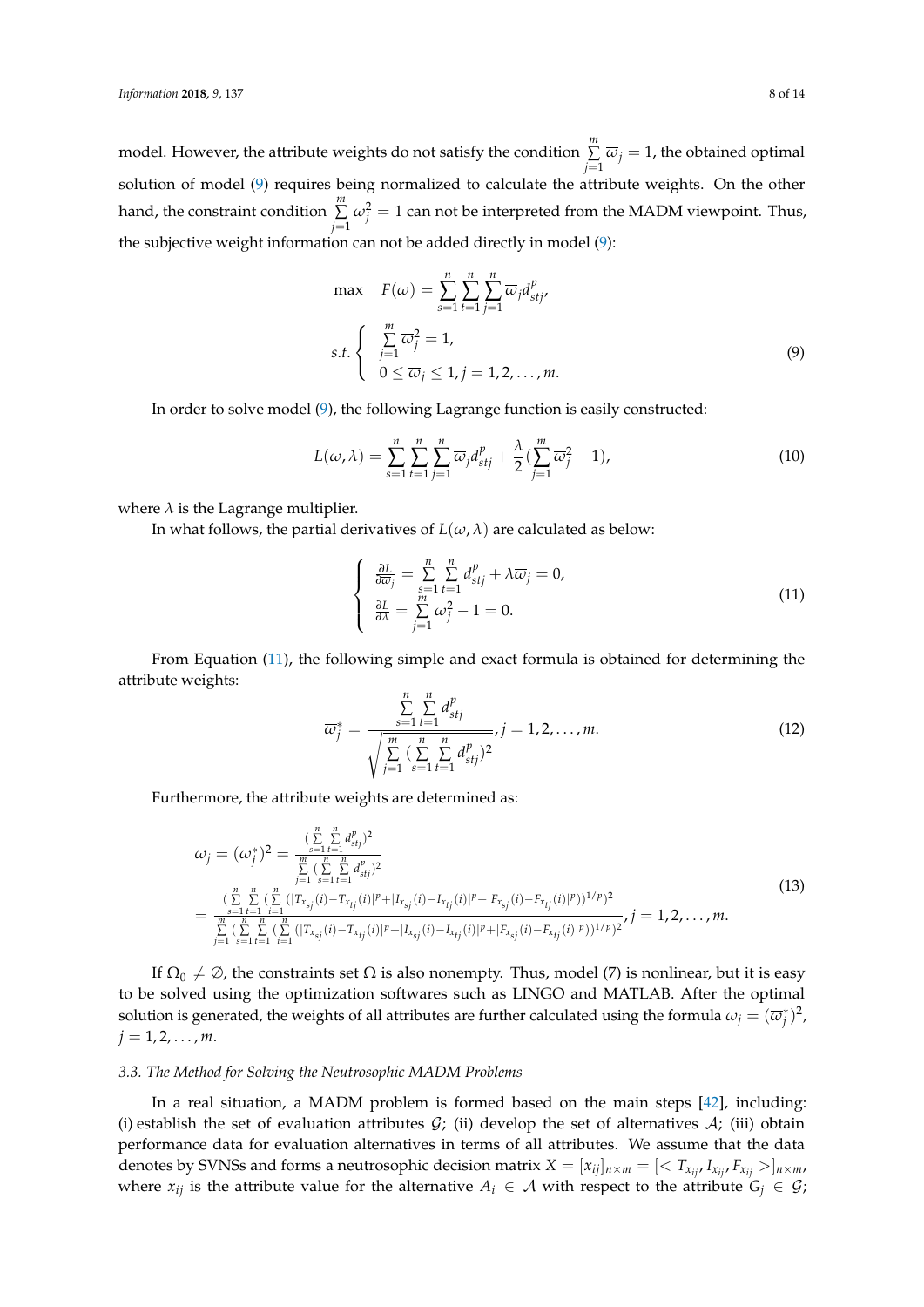(iv) develop the subjective information about attribute weights, which is completely unknown or partly known. If the weight information is partly known, let  $\Omega_0$  is the set of weight information, constructed by the forms 1–5 in Table [1;](#page-6-1) and (v) apply some certain MADM method. In this subsection, we discuss step (v) and develop a practical method to solve the MADM problem. A procedure for ranking all alternatives and choosing the best preferred one(s) can be described as below:

- **Step 1.** Determine the set of weights  $\Omega$  according to the available weight information. If the information about the attribute weights is fully unknown, let  $\Omega = \emptyset$ , and go to Step 2. Otherwise, the set  $\Omega_0$  is converted to the set  $\Omega$  if the information of the attribute weights is partly known, go to Step 3.
- **Step 2.** Give the parameter *p* and calculate the generalized single-valued neutrosophic deviation measure of all attribute values using Equation [\(13\)](#page-7-2).
- **Step 3.** Give the parameter *p* and solve model [\(8\)](#page-6-2) to obtain the optimal solution  $\overline{\omega}_j^*$ ,  $j = 1, 2, ..., m$ , and then the attribute weights are computed using the formular  $\omega_j = (\overline{\omega}_j^*)^2$ ,  $j = 1, 2, ..., m$ .
- **Step 4.** Compute the overall evaluation value  $r_i$  of the alternative  $A_i$ ,  $i = 1, 2, ..., n$  using the obtained the attribute weights  $\omega_j$ ,  $j = 1, 2, ..., m$  according to the SVNWA operator, expressed by Equation [\(1\)](#page-3-1).
- **Step 5.** Calculate the scores degree  $S_i$  and the accuracy degree  $H_i$  of the overall evaluation value  $r_i$ .
- **Step 6.** Rank all alternatives  $A_i$ ,  $i = 1, 2, ..., n$ , and then select the most preferred one(s) using the scores and accuracy degrees according to Definition [8.](#page-4-1)
- **Step 7.** End.

### <span id="page-8-0"></span>**4. An Illustrative Example**

In this section, an example is used to illustrate the proposed method, where three cases are considered to rank all alternatives and select the preferred one(s). In Case 1, suppose that the weights of attributes are completely unknown, the exact Equation [\(13\)](#page-7-2) can be used to calculate the weights. In Case 2 and Case 3, we assume that the weight information is partly available and the attribute weights are derived to rank all alternatives. It is also pointed out that the model in literature is invalid in Case 3, where most weights of attributes in their model are 0, and only an attribute weight is 1.

Consider the MADM problem adapted from Sahin and Liu [\[13\]](#page-12-12), where four suppliers are evaluated for an automotive company to select the most appropriate supplier for one of the key elements in its manufacturing process. In order to assess these alternative suppliers, four attributes are considered, such as: (1) product quality (*G*1), (2) relationship closeness (*G*2), (3) delivery performance  $(G_3)$ , and (4) price  $(G_4)$ . Sahin and Liu [\[13\]](#page-12-12) assumed that four decision makers use the SVNSs to evaluate the four possible alternatives  $A_i$ ,  $(i = 1, 2, 3, 4)$  and the ranking was obtained by the aggregated overall SVNSs using the SVNWA operator. Here, we suppose that the decision matrices of four decision makers are first aggregated using SVNWA operator based on their weight vector  $\lambda = (\frac{1}{4}, \frac{1}{4}, \frac{1}{4}, \frac{1}{4})^T$ . The aggregated decision matrix is listed in Table [2,](#page-8-1) where the data is rounded to two decimal places. Based on the proposed approach, the following steps are given to rank all alternatives and obtain the most desirable or preferred alternative(s).

**Table 2.** The aggregated decision matrix given by four decision makers.

<span id="page-8-1"></span>

|       | G <sub>1</sub>       | G <sub>2</sub>     | G3                 | $G_4$              |
|-------|----------------------|--------------------|--------------------|--------------------|
| A1    | (0.26, 0.22, 0.26)   | (0.38, 0.14, 0.34) | (0.20, 0.22, 0.52) | (0.46, 0.19, 0.42) |
| A۰    | (0.47, 0.15, 0.28)   | (0.54, 0.26, 0.28) | (0.35, 0.26, 0.16) | (0.44, 0.16, 0.30) |
| Aз    | $(0.36\ 0.28, 0.32)$ | (0.34, 0.24, 0.32) | (0.35, 0.33, 0.28) | (0.27, 0.42, 0.23) |
| $A_4$ | (0.41, 0.26, 0.12)   | (0.38, 0.13, 0.26) | (0.26, 0.34, 0.31) | (0.40, 0.26, 0.19) |

**Case 1:** If the attribute weights are completely unknown, we use the proposed method to rank all alternatives and determine the most preferred alternative(s).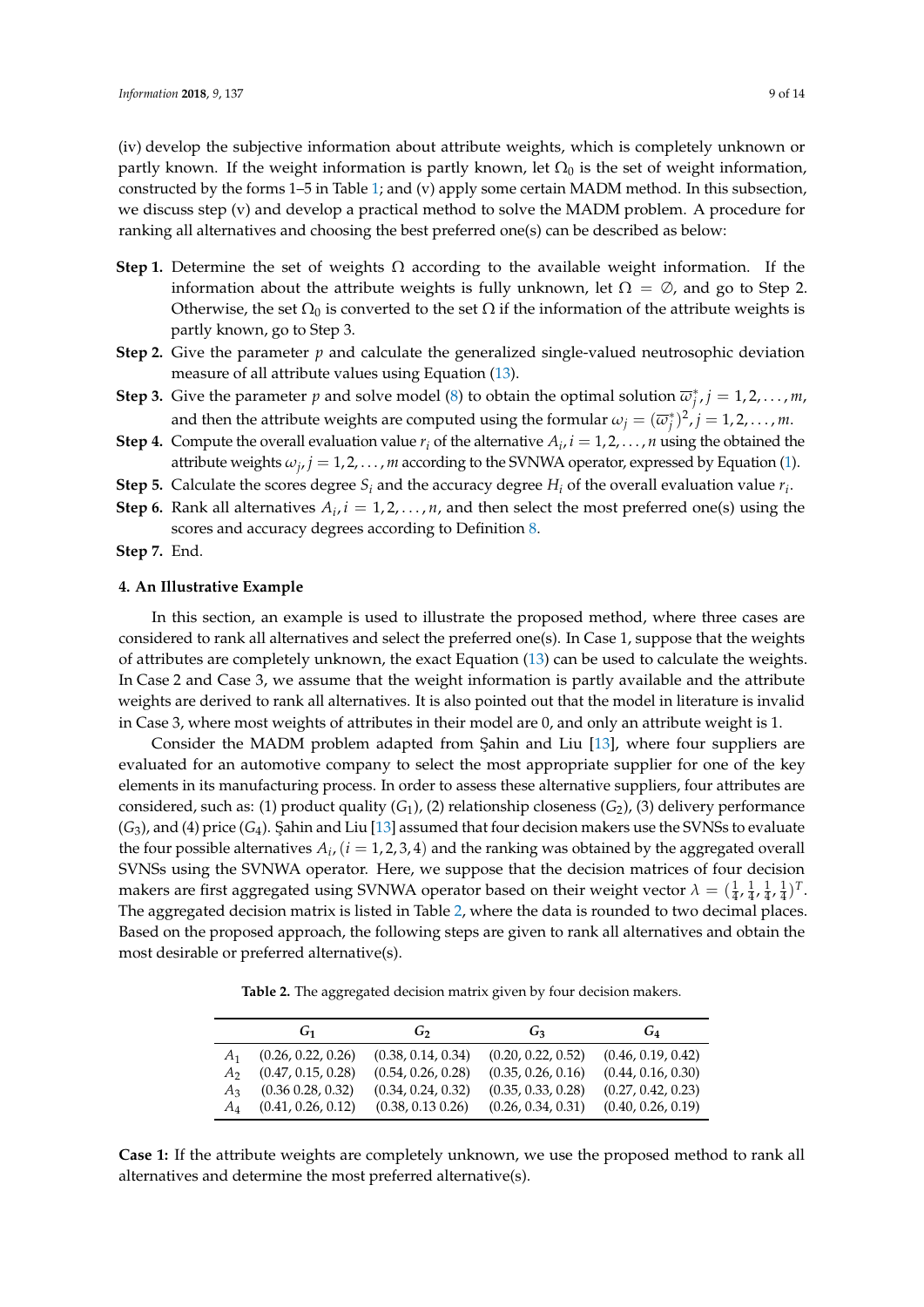- **Step 1.** Because the attribute weights are entirely unknown, the set of weight information is empty. That is,  $\Omega_0 = \Omega = \emptyset$ .
- **Step 2.** Give the value of *p*, and calculate the generalized single-valued neutrosophic deviation value  $d_{stj}^{p}$  of all alternatives under each attribute using Equation [\(4\)](#page-5-0).
- **Step 3.** Utilize Equation [\(13\)](#page-7-2) to obtain the vector of attribute weights:

If  $p$  = 1, we have  $\omega$  =  $(0.2119, 0.1329, 0.3063, 0.3489)^T$ . If  $p$  = 2, we have  $\omega$  =  $(0.2169, 0.1463, 0.3098, 0.3270)^T$ , and, if  $p = \infty$ , we have  $\omega = (0.2170, 0.1577, 0.3291, 0.2962)^T$ .

- **Step 4.** Compute the overall SVNS  $r_i$  of all alternatives  $A_i$ ,  $i = 1, 2, 3, 4$  according to the above weight vector and the SVNWA operator using Equation [\(1\)](#page-3-1). The results are shown in the second, the fourth and the sixth columns of Table [3.](#page-9-0)
- **Step 5.** Calculate the scores of the collective overall SVNSs *r<sup>i</sup>* of all alternatives by the SVNWA operator based on Definition [5,](#page-3-2) respectively. The results are presented in the third, the fifth and the seventh columns of Table [3.](#page-9-0)
- **Step 6.** Rank all the alternatives in accordance with the scores the overall SVNSs  $r_i$ ,  $i = 1, 2, 3, 4$ . As can be seen in Table [3,](#page-9-0) the ranking result is the same calculated by the SVNWA operator with the different parameter  $p$ . The ranking is also consistent with the ranking of the results in [\[13\]](#page-12-12). Therefore, we have:  $A_2 \succ A_4 \succ A_1 \succ A_3$  and the most preferred alternative is  $A_2$ .

<span id="page-9-0"></span>**Table 3.** The overall SVNSs and associated rankings (in parentheses) with respect to completely unknown attribute weights.

|                | The Overall SVNSs        | <b>Scores</b> | The Overall SVNSs        | <b>Scores</b> | The Overall SVNSs        | <b>Scores</b> | Scores in $[13]$ |
|----------------|--------------------------|---------------|--------------------------|---------------|--------------------------|---------------|------------------|
|                | $\nu=1$                  |               | $p=2$                    |               | $p = \infty$             |               |                  |
|                | (0.3368, 0.1968, 0.3939) | 0.5820(3)     | (0.3336, 0.1963, 0.3921) | 0.5817(3)     | (0.3275, 0.1962, 0.3927) | 0.5795(3)     | 0.2895(3)        |
| r,             | (0.4356, 0.1953, 0.2416) | 0.6662(1)     | (0.4369, 0.1969, 0.2408) | 0.6664(1)     | (0.4366, 0.1998, 0.2377) | 0.6663(1)     | 0.4075(1)        |
|                | (0.3240, 0.3323, 0.2737) | 0.5726(4)     | (0.3256, 0.3289, 0.2756) | 0.5737(4)     | (0.3279, 0.3253, 0.2777) | 0.5750(4)     | 0.1881(4)        |
| r <sub>A</sub> | (0.3597, 0.2574, 0.2088) | 0.6312(2)     | (0.3590, 0.2553, 0.2095) | 0.6314(2)     | (0.3561, 0.2546, 0.2123) | 0.6298(2)     | 0.3345(2)        |

**Case 2:** Assume that the attribute weights are partly known and the set  $\Omega_0$  of all known weight information is given as below:

Step 1. Let 
$$
\Omega = \begin{cases} \n\overline{\omega}_1^2 \in [0.18, 0.20], \overline{\omega}_2^2 \in [0.15, 0.25], \overline{\omega}_3^2 \in [0.30, 0.35], \\ \n\overline{\omega}_4^2 \in [0.30, 0.40], \sum_{i=1}^4 \overline{\omega}_i^2 = 1. \n\end{cases}
$$

- **Step 2.** The results of the generalized single-valued neutrosophic deviation measure of all alternatives under each attribute are the same as that calculated in Step 2 in Case 1. Namely, if  $p=1$ , we have  $\sum_{n=1}^{\infty}$ *s*=1 *n* ∑ *t*=*s*+1  $d_{st1}^1 = 0.5767, \sum_{n=1}^n$ *s*=1 *n* ∑ *t*=*s*+1  $d_{st2}^1 = 0.4567, \sum_{i=1}^n$ *s*=1 *n* ∑ *t*=*s*+1  $d_{st3}^1 = 0.6933, \sum_{n=1}^{\infty}$ *s*=1 *n* ∑ *t*=*s*+1  $d_{st4}^1 = 0.74.$ If  $p = 2$ , we have  $\sum_{n=1}^{\infty}$ *s*=1 *n* ∑ *t*=*s*+1  $d_{st1}^2 = 0.3826, \sum_{n=1}^{n}$ *s*=1 *n* ∑ *t*=*s*+1  $d_{st2}^2 = 0.3142, \sum_{n=1}^{n}$ *s*=1 *n* ∑ *t*=*s*+1  $d_{st3}^2 = 0.4572$ *n* ∑ *s*=1 *n* ∑ *t*=*s*+1  $d_{st4}^2 = 0.4697$ . If  $p = \infty$ , we have  $\sum_{n=1}^{n}$ *s*=1 *n* ∑ *t*=*s*+1  $d_{st1}^3 = 0.95, \sum_{n=1}^{\infty}$ *s*=1 *n* ∑ *t*=*s*+1  $d_{st2}^3$  = 0.81, *n* ∑ *s*=1 *n* ∑ *t*=*s*+1  $d_{st3}^3 = 1.17, \sum_{i=1}^n$ *s*=1 *n* ∑ *t*=*s*+1  $d_{st4}^3 = 1.11.$
- **Step 3.** Utilize the model [\(8\)](#page-6-2) to establish the following nonlinear programming model with the different parameter *p*. For instance, the following model [\(14\)](#page-9-1) is constructed if  $p = 1$ :

<span id="page-9-1"></span>max 
$$
d(\omega) = 0.5767\overline{\omega}_1 + 0.4567\overline{\omega}_2 + 0.6933\overline{\omega}_3 + 0.74\overline{\omega}_4
$$
,  
\n
$$
s.t. \begin{cases}\n0.18 \le \overline{\omega}_1^2 \le 0.20, 0.15 \le \overline{\omega}_2^2 \le 0.25, \\
0.30 \le \overline{\omega}_3^2 \le 0.35, 0.30 \le \overline{\omega}_4^2 \le 0.40, \\
\frac{4}{\sum_{j=1}^4 \overline{\omega}_j^2} = 1, 0 \le \overline{\omega}_j \le 1, j = 1, 2, 3, 4.\n\end{cases}
$$
\n(14)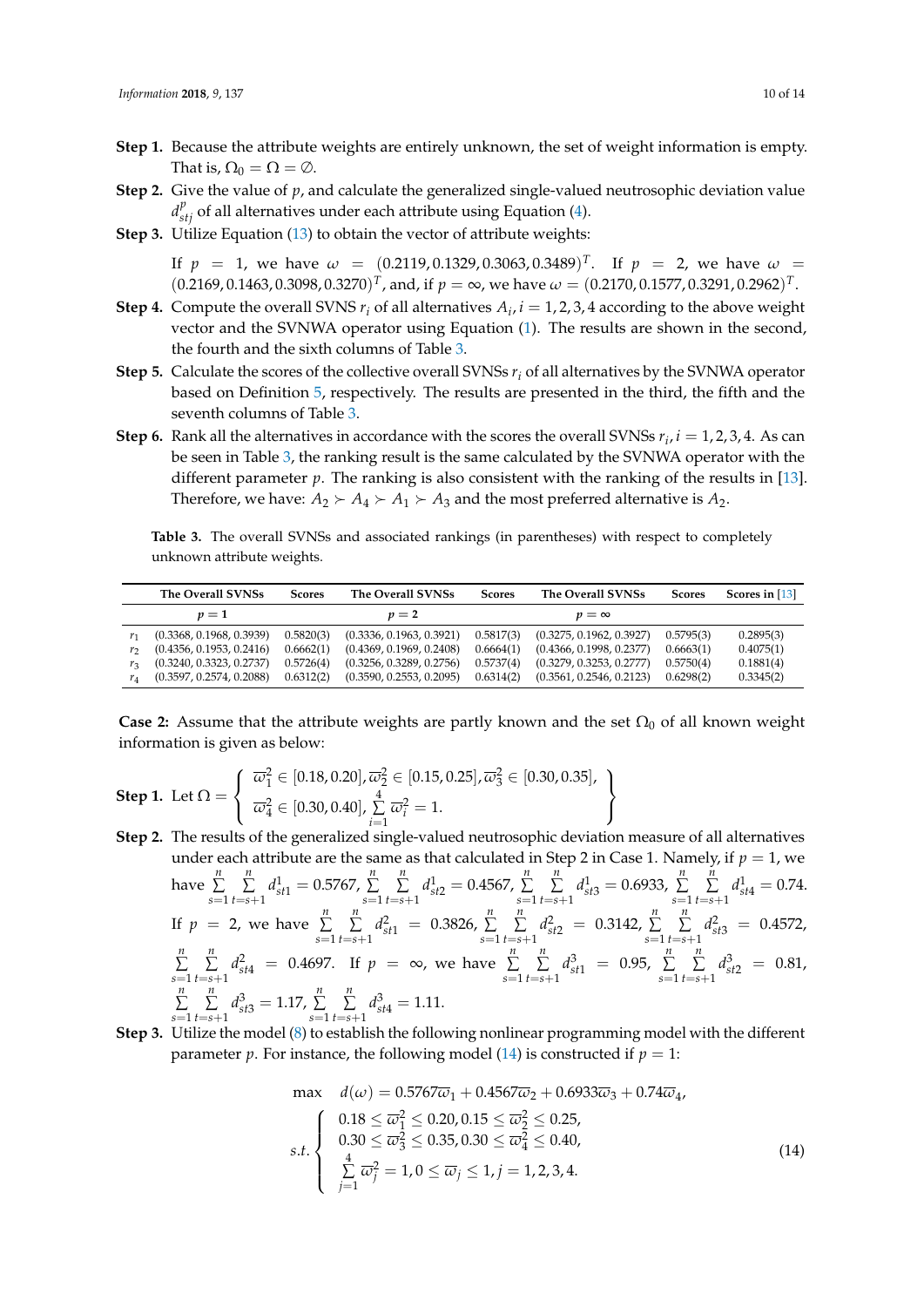Solving this above model [\(14\)](#page-9-1), we obtain the optimal solution  $\overline{\omega}^*=(0.4472,0.3873,0.5512,0.5884)^T.$ Thus, the attribute weights are calculated as:  $\omega_1 = 0.20$ ,  $\omega_2 = 0.15$ ,  $\omega_3 = 0.3038$ ,  $\omega_4 = 0.3462$ , respectively, based on the formula  $\omega_j=(\overline{\omega}_j^*)^2$ ,  $j=1,2,\ldots,m.$  Similarly, we can obtain the attribute weights *ω*<sup>1</sup> = 0.20, *ω*<sup>2</sup> = 0.15, *ω*<sup>3</sup> = 0.3162, *ω*<sup>4</sup> = 0.3338 for *p* = 2 and *ω*<sup>1</sup> = 0.20, *ω*<sup>2</sup> = 0.1611,  $\omega_3 = 0.3362, \omega_4 = 0.3026$  for  $p = \infty$ .

- **Step 4.** Calculate the overall SVNS  $r_i$  of all the alternatives  $A_i$ ,  $i = 1, 2, 3, 4$  according to the attribute weights and the SVNWA operator using Equation [\(1\)](#page-3-1). The results are shown in the second, the fourth and the sixth columns of Table [4](#page-10-0) with the different parameter *p*.
- **Step 5.** Calculate the scores of the collective overall SVNSs *r<sup>i</sup>* of all alternatives by the SVNWA operator based on Definition [5,](#page-3-2) respectively. The results are shown in Table [4.](#page-10-0)
- **Step 6.** Rank all the alternatives in accordance with the scores the overall SVNSs  $r_i$ ,  $i = 1, 2, 3, 4$ . As shown in Table [4,](#page-10-0) the ranking result is the same as that obtained by the SVNWA operator, despite their scores are different with the different parameter *p*. The ranking is also consistent with the ranking of the result in [\[13\]](#page-12-12). Therefore, we have:  $A_2 \succ A_4 \succ A_1 \succ A_3$  and the most preferred alternative is *A*2.

<span id="page-10-0"></span>**Table 4.** The overall SVNSs and associated rankings (in parentheses) with respect to partly known attribute weights.

| Inputs         |                                    |           |                          |               |                          |               |                |
|----------------|------------------------------------|-----------|--------------------------|---------------|--------------------------|---------------|----------------|
|                | The Overall SVNSs<br><b>Scores</b> |           | <b>The Overall SVNSs</b> | <b>Scores</b> | The Overall SVNSs        | <b>Scores</b> | Scores in [13] |
|                | $\nu=1$                            |           | $p=2$                    |               | $v = \infty$             |               |                |
| r <sub>1</sub> | (0.3384, 0.1954, 0.3945)           | 0.5828(3) | (0.3351, 0.1958, 0.3955) | 0.5813(3)     | (0.3288, 0.1957, 0.3963) | 0.5790(3)     | 0.2848(3)      |
| r <sub>2</sub> | (0.4373, 0.1969, 0.2419)           | 0.6662(1) | (0.4363, 0.1981, 0.2400) | 0.6661(1)     | (0.4358, 0.2011, 0.2369) | 0.6660(1)     | 0.4074(1)      |
| r <sub>3</sub> | (0.3239, 0.3309, 0.2741)           | 0.5730(4) | (0.3249, 0.3300, 0.2748) | 0.5734(4)     | (0.3272, 0.3263, 0.2769) | 0.5747(4)     | 0.1798(4)      |
| $r_4$          | (0.3595, 0.2542, 0.2108)           | 0.6315(2) | (0.3579, 0.2551, 0.2121) | 0.6302(2)     | (0.3549, 0.2545, 0.2149) | 0.6285(2)     | 0.3265(2)      |

**Case 3:** Assume that the attribute weights are partly known and the set  $\Omega_0$  of all known weight information is given as follows:

> <span id="page-10-1"></span> $\mathcal{L}$  $\mathcal{L}$  $\int$

- **Step 1.** Let  $\Omega =$  $\sqrt{ }$ J  $\mathcal{L}$  $\overline{\omega}_1^2 \leq 2\overline{\omega}_2^2$ ,  $\overline{\omega}_1^2 + \overline{\omega}_2^2 \leq \overline{\omega}_3^2$ ,  $\overline{\omega}_3^2 - \overline{\omega}_1^2 \geq 0.2$ ,  $\sum_1^4$  $\sum_{i=1}^{\infty} \overline{\omega}_i^2 = 1.$
- **Step 2.** The results of the generalized single-valued neutrosophic deviation measure of all alternatives under each attribute are the same as that calculated in Step 2 in Case 1. That is, if  $p = 1$ , we have  $\sum^{n}$ *s*=1 *n* ∑ *t*=*s*+1  $d_{st1}^1$  = 0.5767,  $\sum_{1}^{n}$ *s*=1 *n* ∑ *t*=*s*+1  $d_{st2}^1 = 0.4567, \sum_{n=1}^{n}$ *s*=1 *n* ∑ *t*=*s*+1  $d_{st3}^1$  = 0.6933, *n* ∑ *s*=1 *n* ∑ *t*=*s*+1  $d_{st4}^1 = 0.74$ . If  $p = 2$ , we have  $\sum_{n=1}^{n}$ *s*=1 *n* ∑ *t*=*s*+1  $d_{st1}^2$  = 0.3826,  $\sum_{n=1}^n$ *s*=1 *n* ∑ *t*=*s*+1  $d_{st2}^2$  = 0.3142, *n* ∑ *s*=1 *n* ∑ *t*=*s*+1  $d_{st3}^2 = 0.4572, \sum_{n=1}^n$ *s*=1 *n* ∑ *t*=*s*+1  $d_{\text{sf4}}^2 = 0.4697$ . If  $p = \infty$ , we have  $\sum_{n=1}^{n}$ *s*=1 *n* ∑ *t*=*s*+1  $d_{st1}^3 = 0.95$ , *n* ∑ *s*=1 *n* ∑ *t*=*s*+1  $d_{st2}^3 = 0.81, \sum_{n=1}^{\infty}$ *s*=1 *n* ∑ *t*=*s*+1  $d_{st3}^3 = 1.17, \sum_{i=1}^n$ *s*=1 *n* ∑ *t*=*s*+1  $d_{st4}^3 = 1.11.$

**Step 3.** Utilize model [\(8\)](#page-6-2) to formulate the following nonlinear programming model:

max 
$$
d(\omega) = 0.5767\overline{\omega}_1 + 0.4567\overline{\omega}_2 + 0.6933\overline{\omega}_3 + 0.74\overline{\omega}_4
$$
,  
\n
$$
s.t. \begin{cases}\n\overline{\omega}_1^2 \le 2\overline{\omega}_2^2, \overline{\omega}_1^2 + \overline{\omega}_2^2 \le \overline{\omega}_3^2, \\
\overline{\omega}_3^2 - \overline{\omega}_1^2 \ge 0.2, \\
\sum_{j=1}^4 \overline{\omega}_j^2 = 1, 0 \le \overline{\omega}_j \le 1, j = 1, 2, 3, 4.\n\end{cases}
$$
\n(15)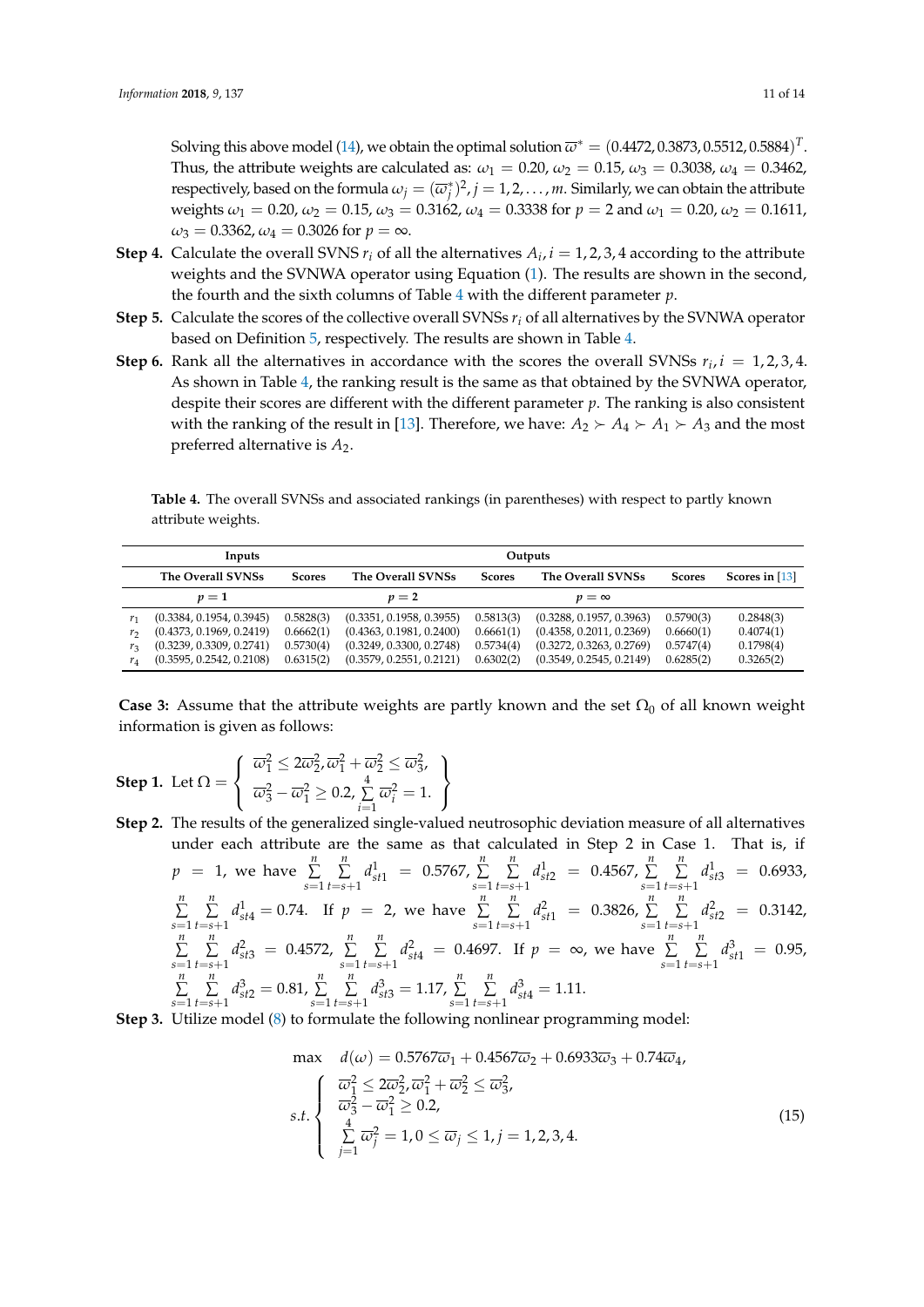Solving this model [\(15\)](#page-10-1), we obtain the optimal solution  $\overline{\omega}^* = (0.4243, 0.3873, 0.5871, 0.5703)^T.$ However, the optimal solution is calculated by the model in [\[13\]](#page-12-12) is  $\omega^* = (0,0,1,0)^T$ . This means that only the performance values under the attribute  $G_3$  are used to evaluate these alternatives, whereas the attributes values under the other attributes are neglected. Obviously, it is infeasible. Using the presented model [\(8\)](#page-6-2), if  $p = 1$ , the attribute weights are computed as:  $\omega_1 = 0.0736$ ,  $\omega_2=0.2736$ ,  $\omega_3=0.3471$ ,  $\omega_4=0.3058$  based on the formula  $\omega_j=\left(\overline{\omega}_j^*\right)^2$  ,  $j=1,2,\ldots,m.$ Similarly, we can obtain the attribute weights  $\omega_1 = 0.0779$ ,  $\omega_2 = 0.2779$ ,  $\omega_3 = 0.3559$ ,  $\omega_4 = 0.2883$  for  $p = 2$  and  $\omega_1 = 0.0841$ ,  $\omega_2 = 0.2841$ ,  $\omega_3 = 0.3683$ ,  $\omega_4 = 0.2643$  for  $p = \infty$ .

- **Step 4.** According to the above attribute weights and the SVNWA operator Equation [\(1\)](#page-3-1), we obtain the overall SVNS  $r_i$  of all the alternatives  $A_i$ ,  $i = 1, 2, 3, 4$ , as shown in Table [5.](#page-11-1)
- **Step 5.** Calculate the score degrees of the collective overall SVNSs *r<sup>i</sup>* of all alternatives by the SVNWA operator based on Definition [5,](#page-3-2) respectively. The results are shown in the third, the fifth and the seventh columns of Table [5.](#page-11-1)
- **Step 6.** Rank all the alternatives in accordance with the score degrees of the overall SVNSs  $r_i$ ,  $i = 1, 2, 3, 4$  $i = 1, 2, 3, 4$  $i = 1, 2, 3, 4$ . As shown in Table 3, the ranking result is the same as that obtained by the SVNWA operator with the different parameter *p*, despite their scores are different. Therefore, we have:  $A_2 \succ A_4 \succ A_1 \succ A_3$  and the most preferred alternative is  $A_2$ .

<span id="page-11-1"></span>**Table 5.** The overall SVNSs and associated rankings (in parentheses) with respect to partly known attribute weights.

|                | The Overall SVNSs        | <b>Scores</b> | The Overall SVNSs        | <b>Scores</b> | The Overall SVNSs        | <b>Scores</b> |
|----------------|--------------------------|---------------|--------------------------|---------------|--------------------------|---------------|
|                | $\nu=1$                  |               | $p=2$                    |               | $p = \infty$             |               |
| r <sub>1</sub> | (0.3422, 0.1859, 0.4121) | 0.5814(3)     | (0.3386, 0.1860, 0.4116) | 0.5803(3)     | (0.3335, 0.1862, 0.4110) | 0.5788(3)     |
| r              | (0.4434, 0.2152, 0.2355) | 0.6642(1)     | (0.4433, 0.2166, 0.2340) | 0.6642(1)     | (0.4431, 0.2184, 0.2320) | 0.6642(1)     |
| r <sub>3</sub> | (0.3245, 0.3217, 0.2762) | 0.5755(4)     | (0.3258, 0.3197, 0.2774) | 0.5762(4)     | (0.3278, 0.3168, 0.2793) | 0.5772(4)     |
| $r_4$          | (0.3497, 0.2361, 0.2372) | 0.6255(2)     | (0.3484, 0.2359, 0.2381) | 0.6248(2)     | (0.3467, 0.2357, 0.2393) | 0.6239(2)     |

## <span id="page-11-0"></span>**5. Conclusions**

In this paper, we give the concept of generalized single-valued neutrosophic deviation measure between two SVNSs, and present an optimal model to generate the attribute weights. If the weight information is completely unknown, the attribute weights can be calculated by using a simple and exact formula. If the weight information is partially available, the information can be easily integrated into the proposed model, where the attribute weights are generated by solving a mathematical programming model and the subjective information of attribute weights converts the constraints. Moreover, the proposed model can be further extended to study the weighting model for the MADM problem with interval valued neutrosophic sets (IVNSs). Şahin and Liu [\[13\]](#page-12-12) also proposed an approach by maximizing the deviation of attribute values. However, there are the following main advantages of the presented method compared with the existing approach in [\[13\]](#page-12-12):

- (i) The single-valued neutrosophic deviation measure is general to describe the difference of SVNSs. The selection of the parameter value *p* makes the computation more flexible than that proposed in [\[13\]](#page-12-12), which can reflect the decision maker's preference.
- (ii) It is not interpreted that the constraint *m* ∑  $\sum\limits_{j=1}\omega_j^2=1$  in the model proposed by Şahin and Liu [\[13\]](#page-12-12) from the viewpoint of MADM, where  $\omega_j$  is the *j*th weight of the attribute  $G_j$ . Thus, the optimal solution in their model requires being normalized using the formula *m* ∑  $\sum_{j=1} \omega_j = 1$ . However, the attribute weights obtained by the proposed model  $(7)$  do not need be normalized because the results satisfy the formula *m* ∑  $\sum_{j=1} \omega_j = 1$ . Therefore, the subjective information about attribute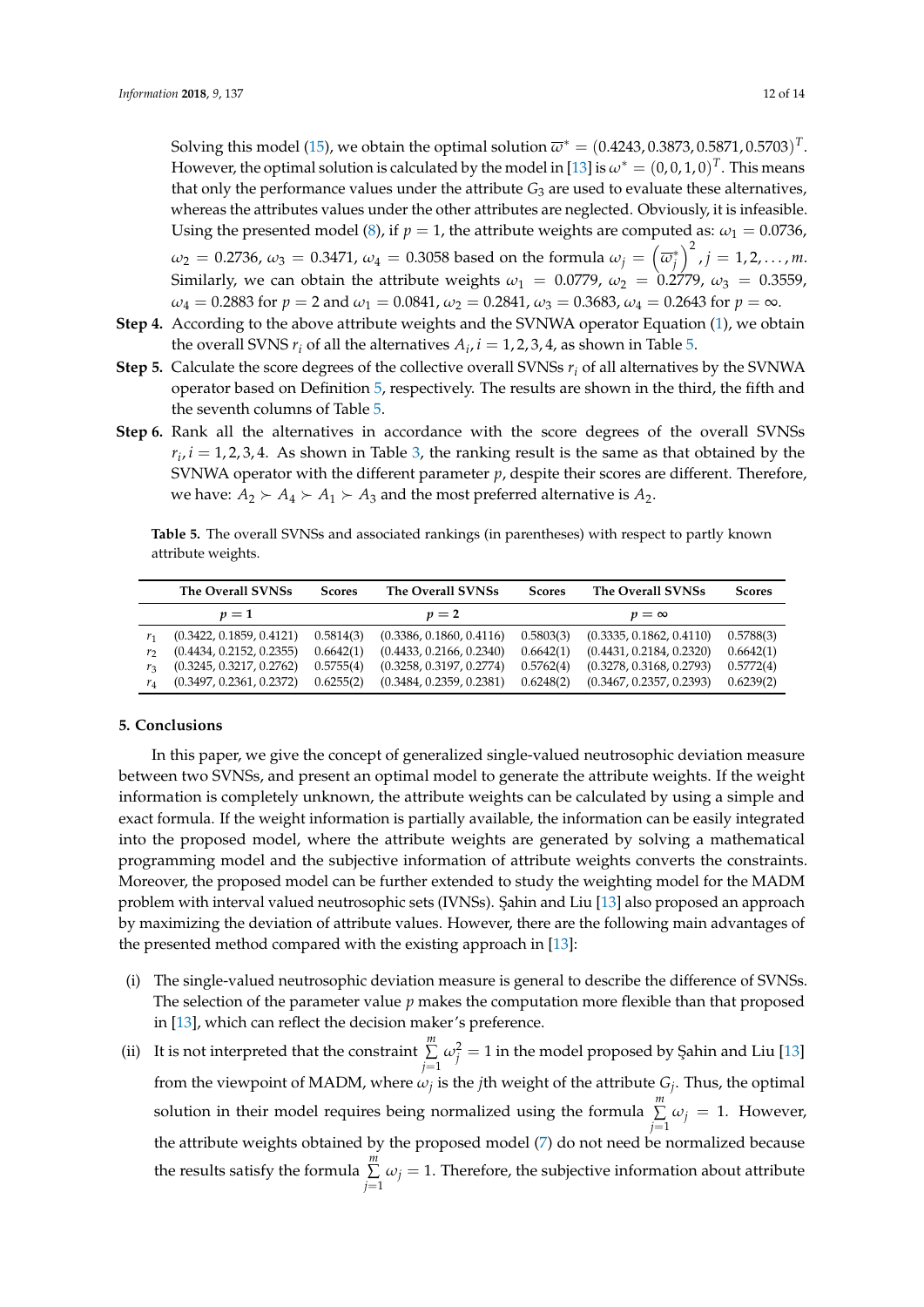weights is easier to combine the objective weight information based on the deviation measure, which can be added directly into model [\(7\)](#page-6-0) as the constraints.

(iii) The proposed approach can overcome some shortcomings of the method in [\[13\]](#page-12-12). In their method, there may only be an attribute weight is 1 and the other attribute weights are neglected. For instance, the attribute weights are  $\omega_3 = 1$ ,  $\omega_1 = \omega_2 = \omega_4 = 0$  in Case 3 of the example illustrated.

**Author Contributions:** W.X. proposed the generalized single-valued neutrosophic deviation measure and the optimization model to determine the attribute weights. J.C. presented the procedure for ranking all alternatives in the MADM problems and gave comparative analysis. Both authors wrote this paper together.

**Acknowledgments:** The authors would like to thank the editor and anonymous referees for the constructive comments in improving the contents and presentation of this paper. This work is partially supported by the Scientific Research Program Funded by Hubei Provincial Education Department (No. D20182701, B2017168), and the Humanity and Social Science Youth Foundation of the Ministry of Education of China (No. 14YJC630021).

**Conflicts of Interest:** The authors declare no conflict of interest.

## **References**

- <span id="page-12-0"></span>1. Chen, S.J.; Hwang, C.L. *Fuzzy Multiple Attribute Decision Making Methods and Applications*; Springer: Berlin, Germany, 1992.
- <span id="page-12-1"></span>2. Ekel, P.Y.; Martini, J.S.C.; Palhares, R.M. Multicriteria analysis in decision-making under information uncertainty. *Appl. Math. Comput.* **2008**, *200*, 501–516. [\[CrossRef\]](http://dx.doi.org/10.1016/j.amc.2007.11.024)
- <span id="page-12-2"></span>3. Bellman, R.E.; Zadeh, L.A. Decision-making in fuzzy environment. *Manag. Sci.* **1970**, *17*, B141–B164. [\[CrossRef\]](http://dx.doi.org/10.1287/mnsc.17.4.B141)
- <span id="page-12-3"></span>4. Zimmermann, H.J. *Fuzzy Set Theory and Its Applications*, 3rd ed.; Kluwer Academic: Dordrecht, The Netherlands, 1996.
- <span id="page-12-4"></span>5. Deng, H.P. Developments in fuzzy multicriteria analysis. *Fuzzy Inf. Eng.* **2009**, *1*, 103–109. [\[CrossRef\]](http://dx.doi.org/10.1007/s12543-009-0008-y)
- <span id="page-12-5"></span>6. Atanassov, K. Intuitionistic fuzzy sets. *Fuzzy Sets Syst.* **1986**, *20*, 87–96. [\[CrossRef\]](http://dx.doi.org/10.1016/S0165-0114(86)80034-3)
- <span id="page-12-6"></span>7. Smarandache, F. *A Unifying Field in Logics. Neutrosophy: Neutrosophic Probability, Set and Logic*; American Research Press: Rehoboth, DE, USA, 1999.
- <span id="page-12-7"></span>8. Wang, H.; Smarandache, F.; Zhang, Y.Q.; Sunderraman, R. Single valued neutrosophic sets. *Multisp. Multistruct.* **2010**, *4*, 410–413.
- <span id="page-12-8"></span>9. Broumi, S.; Bakali, A.; Talea, M.; Smarandache, F.; Selvachandran, G. Computing operational matrices in neutrosophic environments: A matlab toolbox. *Neutrosophic Sets Syst.* **2017**, *18*, 58–66.
- <span id="page-12-9"></span>10. Broumi, S.; Bakali, A.; Talea, M.; Smarandache, F.; Uluçay, V.; Sahin, M.; Dey, A.; Dhar, M.; Tan, R.P.; Bahnasse, A.; et al. Neutrosophic sets: An overview. In *New Trends in Neutrosophic Theory and Applications*; Smarandache, F., Pramanik, S., Eds.; Pons Editions: Brussels, Belgium, 2018; Volume 2, pp. 403–434.
- <span id="page-12-10"></span>11. Zhang, Z.; Wu, C. A novel method for single-valued neutrosophic multi-criteria decision-making with incomplete weight information. *Neutrosophic Sets Syst.* **2014**, *4*, 35–49.
- <span id="page-12-11"></span>12. Bausys, R.; Zavadskas, E.K.; Kaklauskas, A. Application of neutrosophic set to multicriteria decision-making by COPRAS. *J. Econ. Comput. Econ. Cybern. Stud. Res.* **2015**, *49*, 91–106.
- <span id="page-12-12"></span>13. Şahin, R.; Liu, P. Maximizing deviation method for neutrosophic multiple attribute decision-making with incomplete weight information. *Neural Comput. Appl.* **2016**, *27*, 2017–2029. [\[CrossRef\]](http://dx.doi.org/10.1007/s00521-015-1995-8)
- <span id="page-12-13"></span>14. Biswas, P.; Pramanik, S.; Giri, B.C. Entropy based grey relational analysis method for multi-attribute decision-making under single valued neutrosophic assessments. *Neutrosophic Sets Syst.* **2014**, *2*, 102–110.
- <span id="page-12-14"></span>15. Mondal, K.; Pramanik, S. Neutrosophic decision-making model of school choice. *Neutrosophic Sets Syst.* **2015**, *7*, 62–68.
- <span id="page-12-15"></span>16. Bausys, R.; Zavadskas, E.K. Multicriteria decision-making approach by VIKOR under interval neutrosophic set environment. *J. Econ. Comput. Econ. Cybern. Stud. Res.* **2015**, *49*, 33–48.
- <span id="page-12-16"></span>17. Peng, J.J.; Wang, J.Q.; Zhang, H.Y.; Chen, X.H. An outranking approach for multi-criteria decision-making problems with simplified neutrosophic sets. *Appl. Soft Comput.* **2014**, *25*, 336–346. [\[CrossRef\]](http://dx.doi.org/10.1016/j.asoc.2014.08.070)
- <span id="page-12-17"></span>18. Ye, J. Multicriteria decision-making method using the correlation coefficient under single-valued neutrosophic environment. *Int. J. Gen. Syst.* **2013**, *42*, 386–394. [\[CrossRef\]](http://dx.doi.org/10.1080/03081079.2012.761609)